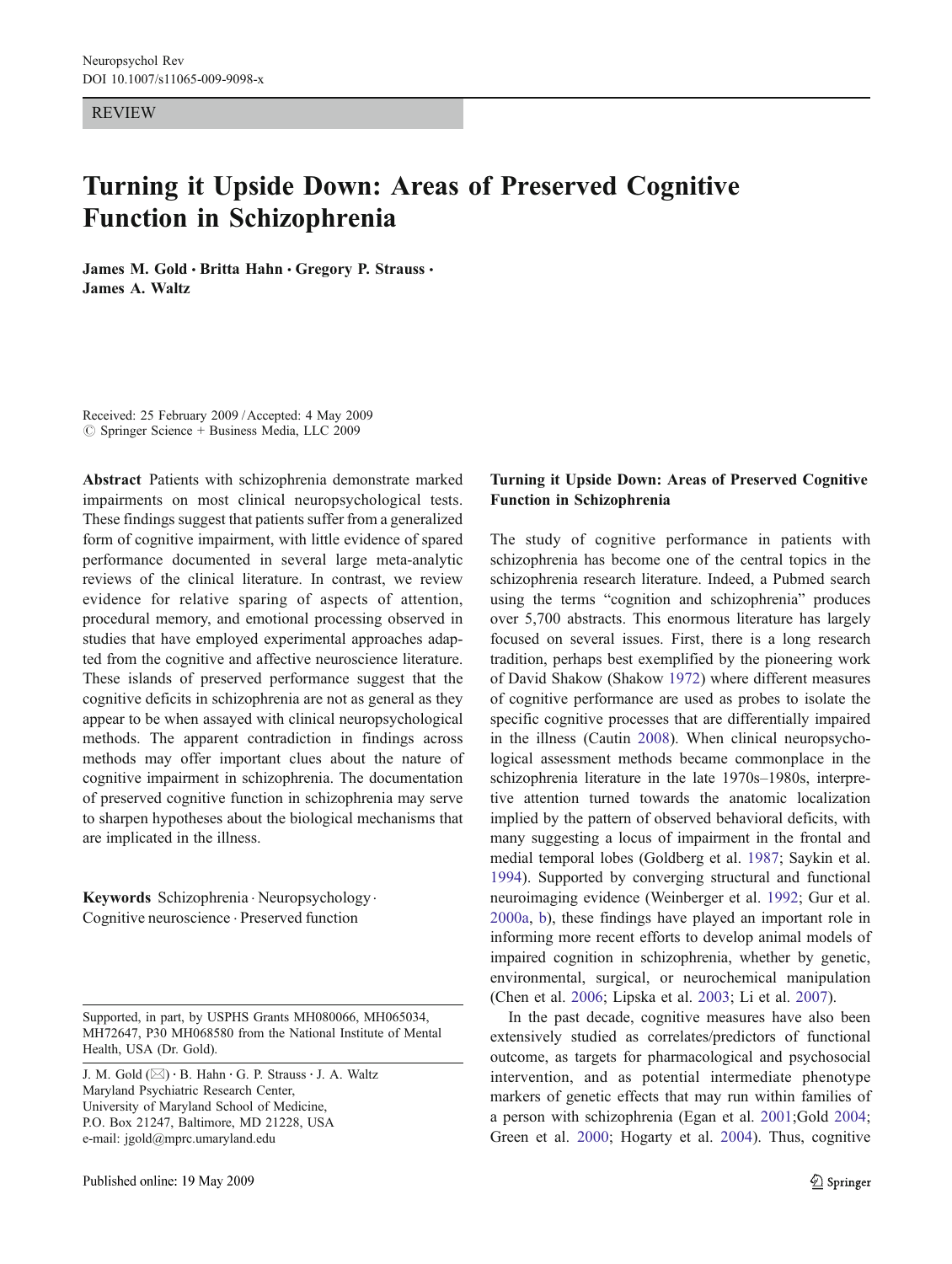measurement approaches have been used to do some serious "heavy lifting" about the nature of the brain systems implicated in the illness and in the evaluation of treatment effects. Given the centrality of these issues for schizophrenia research, progress depends on the validity of the inferences that can be drawn from available measurement approaches. The goal of this paper is to highlight some of the conceptual limitations of the clinical neuropsychological methods that have been the mainstay of the field, and to review some empirical findings that are very difficult to reconcile with the conclusions that seem to necessarily flow from the neuropsychological literature.

Findings from standard cognitive and neuropsychological methods have been the subject of several meta-analyses (Aleman et al. [1999](#page-12-0); Dickinson et al. [2007](#page-13-0); Heinrichs & Zakzanis [1998;](#page-14-0) Henry & Crawford [2005](#page-14-0); Lee & Park [2005](#page-15-0); Reichenberg & Harvey [2007](#page-16-0)). While differing in study and measure inclusion details, these meta-analyses all yield consistent evidence that patients with schizophrenia demonstrate a substantial level of impairment (on the order one standard deviation) across many cognitive measures. An example is shown in Fig. 1, adapted from Dickinson et al. ([2007](#page-13-0)). As seen in the Figure, there is some variability in the extent of impairment across measures, but all measures are a substantial distance from the mean healthy volunteer performance level, including measures of single word reading that are often considered as measures of premorbid cognitive ability.

To the degree that some of the measures have anatomical implications and are largely (or relatively) independent of



Fig. 1 Meta-Analytic results adapted from Dickinson et al. [2007.](#page-13-0) The meta-analysis synthesized data from 37 studies involving 1961 patients with schizophrenia and 1,444 healthy comparison subjects, and found that the largest effect size documented in the clinical neuropsychological literature was observed on digit symbol coding tasks

one another, patients with schizophrenia appear to have multiple substantial impairments and no real areas of preserved performance. While differing to some degree in severity, the deficits shown in Fig. 1 implicate a range of cognitive processes and anatomic regions, suggesting widespread impairment, with effect sizes varying from the medium to large range. This could result from multiple independent focal impairments or a single pathological process that affects much of the brain.

Alternatively, one could hypothesize that the pattern of general impairment seen in Fig. 1 is actually the consequence of impairments in a limited number of specific cognitive processes that have generalized consequences. That is, impairment could be limited to specific cognitive processes that impact the function of many other cognitive functions. This sharply limits cognitive "candidates" to mechanisms that are involved in multiple cognitive systems, and the two most likely candidates are attention and working memory. Attention serves a modulatory role across cognitive systems, facilitating task performance in the face of information overload (Luck & Vecera [2002\)](#page-15-0). Attention serves to focus perceptual systems when they are taxed by multiple inputs, serves to guide working memory encoding in order to optimize the use of limited storage capacity, and serves to guide response selection when confronted by response incompatibility. Thus, impairments of attention might be expected to have broad consequences. Similarly, working memory — the system that forms, maintains, and manipulates short-term representations in the service of task performance — is a fundamental building block of more complex cognitive operations such as reasoning and language comprehension (Baddeley [1986](#page-12-0)). Thus, impairment in either the attention or working memory systems could provide a plausible explanation of the general deficit pattern observed in the literature. Alternatively, impairment in affective and motivational systems could plausibly undermine the generation of goal directed behavior in general, including the effortful cognitive processes assayed by clinical neuropsychological tests.

One advantage that the specific-deficits-having-generalconsequences view has above that of a more generalized form of cerebral dysfunction is that it is compatible with areas of normal, or nearly normal cognitive performance in schizophrenia that are occasionally found in the literature. That is, some aspects of cognitive performance may be "beyond the reach" of the specific impairments, resulting in areas of spared performance. However, it is difficult to reconcile the observation of areas of preserved performance with the view that patients suffer from a form of generalized deficit that impacts all aspects of cognition as suggested by Fig. 1. Below, we will selectively review some of the evidence that such islands of preserved performance have been documented in the literature,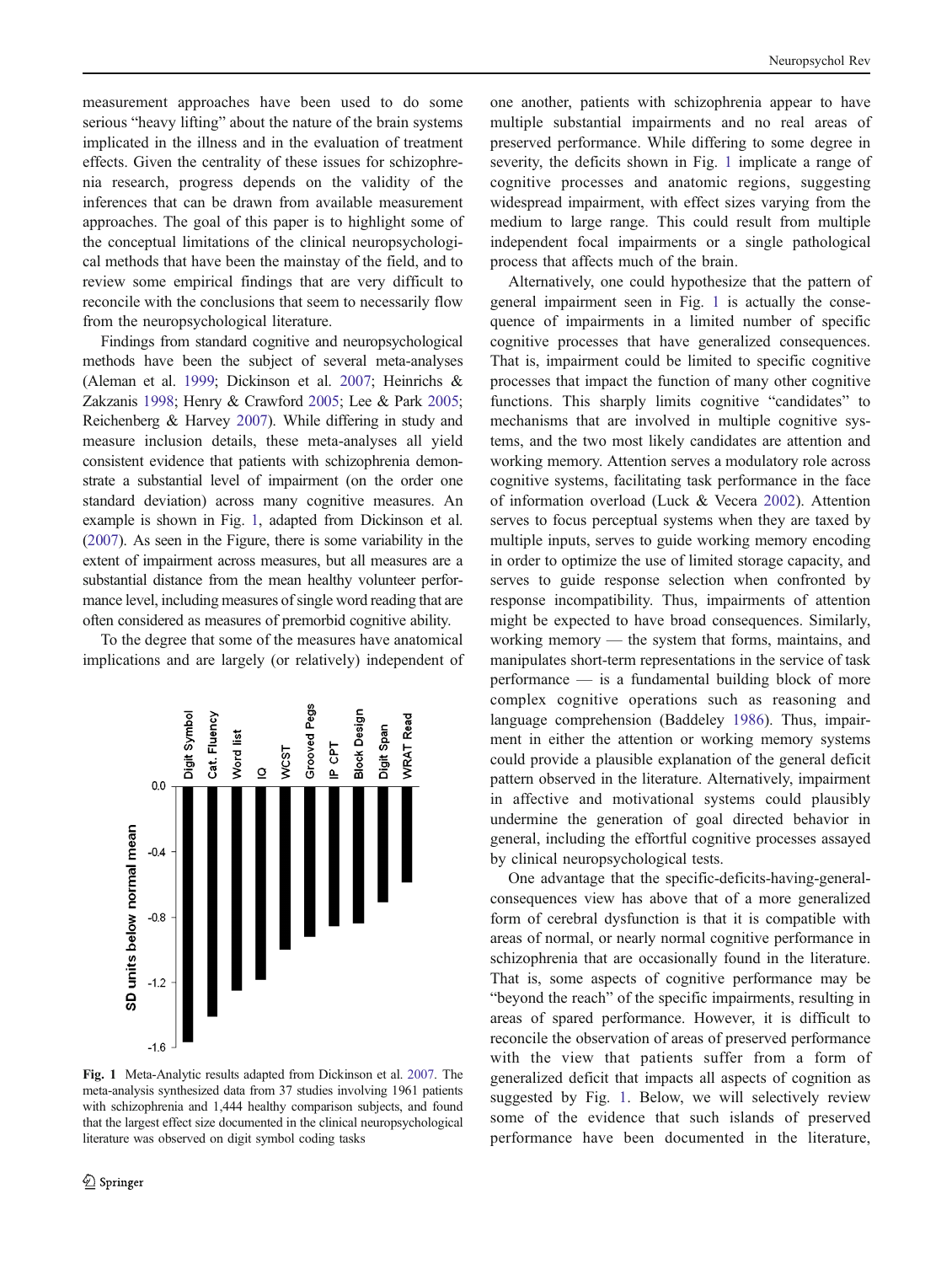including in some very surprising places aspects of attention, reinforcement learning, and emotional processing. Such evidence may have important implications for the nature of cognitive dysfunction in schizophrenia.

## Attention

Multiple aspects of attention would need to be impaired in order to produce the generalized form of cognitive impairment observed in schizophrenia. At first glance, such evidence appears to emerge from the clinical assessment literature. For example, patients routinely demonstrate substantial impairment on the Wisconsin Card Sorting and Trail Making B tests, which are discussed as requiring attentional set shifts (Mirsky et al. [1995\)](#page-15-0). Similarly, the Wechsler Digit Symbol Substitution Test (Wechsler [1997\)](#page-17-0) is often considered a measure of attention and is among the most, if not the most, reliable impairment documented in the clinical neuropsychological literature (Dickinson et al. [2007](#page-13-0)). However, each of these tests clearly involves multiple cognitive operations, and it is difficult to establish which operation is responsible for the overall level of impairment documented in the summary performance score. Thus, the clinical assessment literature provides suggestive evidence of an impairment in attention but it is not possible to rule out the impact of deficits in other component processes that are involved in task performance.

In the experimental cognitive neuroscience literature, the role of attention is explicitly manipulated, and the pattern of performance is evaluated across different task conditions, not just overall task success or speed as is common in the clinical assessment literature. Thus, for example, subjects may be cued to respond to certain spatial locations and not others, and performance is compared at cued and uncued locations. Thus, the role of attention in this type of task is captured by the relationship between reaction times or accuracies at different locations, thereby isolating the specific impact of attentional selection on performance.

A paradigmatic example of this type of task is the attentional orienting task developed by Posner [\(1980\)](#page-16-0) where the subject is instructed to respond as quickly as possible to the appearance of a target stimulus at one of two peripheral locations while maintaining central fixation. On a high proportion of trials, a precue indicates the likely target location along with smaller numbers of trials with misleading (invalid) and neutral cues. By comparing performance across cue types, the ability to perform preparatory shifts of attention and to filter out unlikely target locations is assayed. Comparison of peripheral versus central symbolic cues provides for measures of exogenous versus endogenous attentional shifts, i.e., triggered by the onset of a stimulus event or by abstract information and a cognitive decision process. In Posner-type paradigms, using both central and peripheral cues, the ability to orient spatial attention appears at least as robust in patients with schizophrenia as in healthy controls. In Fig. 2, the mean performance of patients and controls is shown across seven (exogenous cues) and three (endogenous cues) published studies using comparable variants of the Posner task. Despite overall slower responding, the average reaction

Fig. 2 Reaction time of patients with schizophrenia and normal control subjects in Posner-type visuospatial attention paradigms with target-predictive cues. The left graph presents averages across mean values reported by Bustillo et al. [\(1997](#page-13-0)), Gold et al. [\(1992](#page-14-0)), Oie et al. [\(1998](#page-15-0)), Pardo et al. [\(2000](#page-15-0)), Posner et al. [\(1988](#page-16-0)), Wigal et al. [\(1997](#page-17-0)), and Strauss et al. [\(1991](#page-16-0)). These experiments include a total of 154 patients and 130 healthy controls. The right graph presents averages across mean values reported by Carter et al. [\(1992](#page-13-0), [1994](#page-13-0)) and Bustillo et al. [\(1997](#page-13-0)) and is based on a total of 82 patients and 51 healthy controls

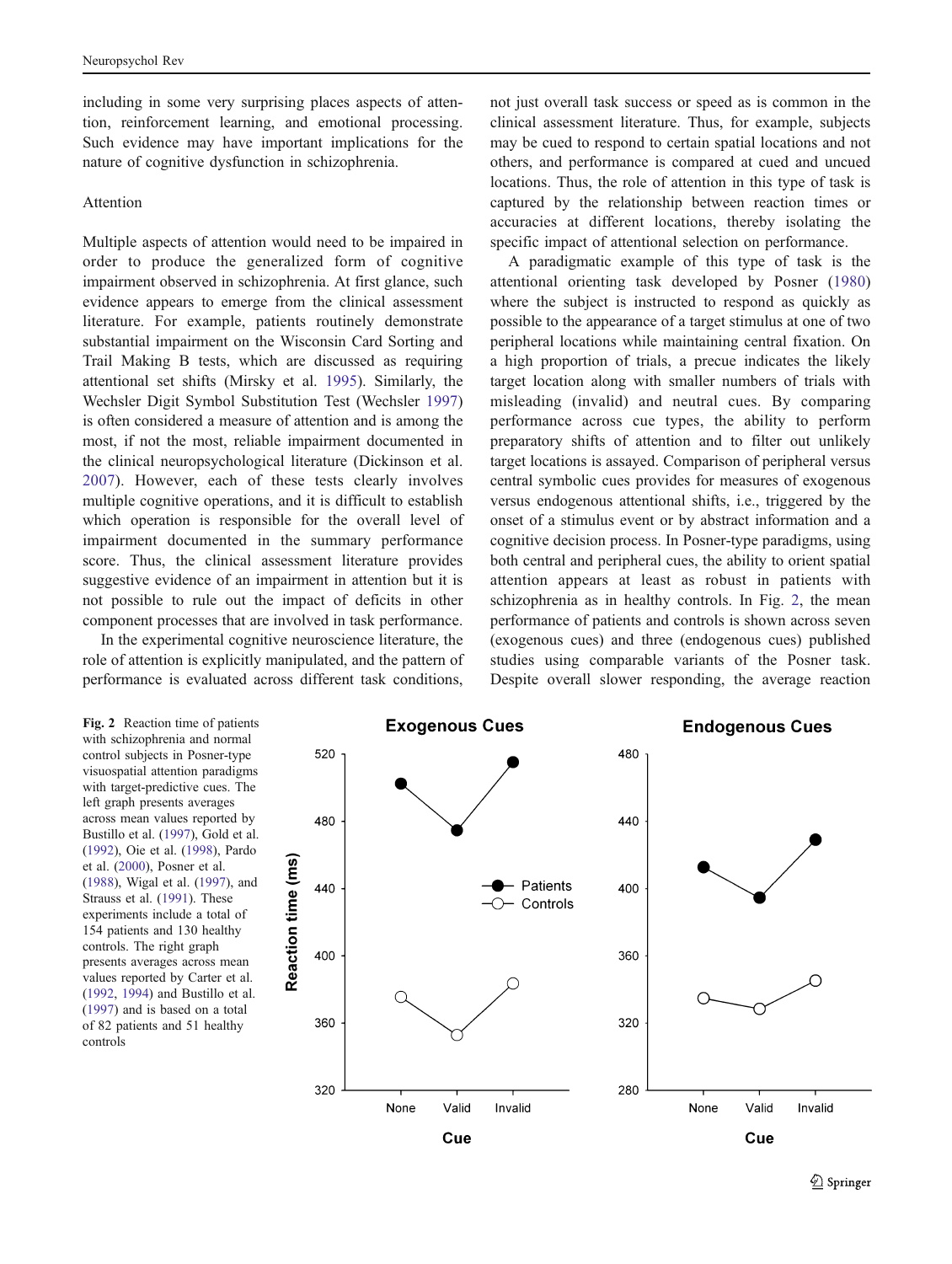time benefit of valid cues and reaction time costs of invalid cues are comparable across patients and controls. In other words, patients are able to use the advance information conveyed by spatial cues to allocate attentional resources to the expected target location prior to target onset. To ensure that reaction time differences between conditions reflect specific differences in functions of attentional selection rather than in general alerting effects of cues, several studies employed a neutral cue instead of a no-cue condition (e.g., Carter et al. [1992](#page-13-0), [1994,](#page-13-0) Bustillo et al. [1997,](#page-13-0) Sapir et al. [2001](#page-16-0), Gouzoulis-MayFrank et al. [2004](#page-14-0), [2007\)](#page-14-0). These studies report essentially the same findings on cue usage.

Spared performance on the Posner orienting task may have limited implications for more challenging forms of selection. The target stimuli in the Posner task are luminance onsets that attract attention nearly automatically. Further, it is not possible to be certain that attention serves to enhance perceptual processing because reaction time speeding could arise on the basis of changes in response criterion alone given the uneven cue probabilities. That is, subjects may be more willing to initiate a response at a cued location (relative to an uncued location) on the basis of less perceptual evidence given that cues are almost always valid. Thus, the Posner task does not provide unambiguous evidence that attentional cues serve to improve target signal processing.

Clear evidence for intact attentional selection has been documented in the context of selection for working memory encoding. In brief, because working memory capacity is sharply limited, selective attention plays a critical role in ensuring that only relevant items are encoded. In a series of four visual change detection experiments, patients were presented with arrays of items to remember (colored rectangles, circles, and oriented bars) that were at or above working memory capacity (Gold et al. [2006\)](#page-14-0). In each experiment, memory for only half the items was tested. A variety of selection cues were used, including central arrows or cue boxes, indicating the hemifield likely to be tested, or subjects were instructed to attend to items of a particular color or shape. The cues correctly predicted the test items on the majority of trials in order to motivate cue use; however, on a minority of trials, memory for the uncued items was tested. In this type of design, intact selective attention should result in nearly exclusive encoding of cued items whereas impaired selection would lead to a performance advantage for the uncued items. In each experiment, patients had lower overall working memory capacity than controls but showed clearly superior performance for cued items relative to uncued items. Further, patients showed minimal encoding of uncued items—the same performance pattern observed in healthy controls, suggesting that this form of attentional selection is surprisingly spared in the illness. One potential limitation of the evidence provided by these experiments is that cued items were either of the same or possibly greater visual salience as the distractors. Thus it remains for future work to determine if selective attention operates efficiently when challenged by the demand to exclude distractors that have a competitive salience advantage relative to target items. However, it appears that patients are surprisingly able to use a variety of salient cue types to control access to working memory.

Compatible results were obtained in visual search paradigms where participants identified a target in an array of distractor items that shared either the color or shape of the target. In one experiment (Gold et al. [2007\)](#page-14-0), the target was always among three items of one color, while the number of distractors of the other color varied. The item subsets were highly discriminable, and there were only small increases in search time with increasing numbers of distractor items, i.e., attention during search was effectively restricted to items of the relevant color. Patients with schizophrenia, although slower overall, displayed the same shallow search slope, indicating that they, too, were able to focus on the relevant items and ignore the irrelevant ones. In another experiment (Elahipanah et al. [2008\)](#page-13-0), the relative frequency of the distractors that shared either the color or the shape of the target was varied to be equally or unequally frequent. Search times were faster in the unequal conditions, indicating that subjects focused attention on whichever distractor subset was smaller. Patients with schizophrenia, although slowed overall, displayed the same improvements with smaller subsets, suggesting (a) intact segregation of the item types, (b) intact attentional selection, and (c) intact flexibility in adjusting their search according to the distractor frequencies. Again, the two types of categories were highly salient and discriminable, and the modulation of visual search was likely governed by bottom-up, stimulus-driven factors.

Another study employing event-related potentials investigated whether attentional selection may be implemented at a slower speed in schizophrenia (Luck et al. [2006](#page-15-0)). The N2pc component is a negative occipitotemporal deflection initiated by focusing visual attention to a target in the contralateral hemifield. Two arrays of target stimuli were presented, one in each hemifield. Participants responded to an item from either the left or right array based on its color, providing a salient cue. Despite slowed response times, patients with schizophrenia displayed virtually identical N2pc onset latencies. An additional behavioral experiment provided further evidence for a normal speed of attentional resource allocation: one item from an array was cued for a varying length of time before being masked, and recall accuracy increased with the length of the cueing period. This increase was barely shallower in patients, but this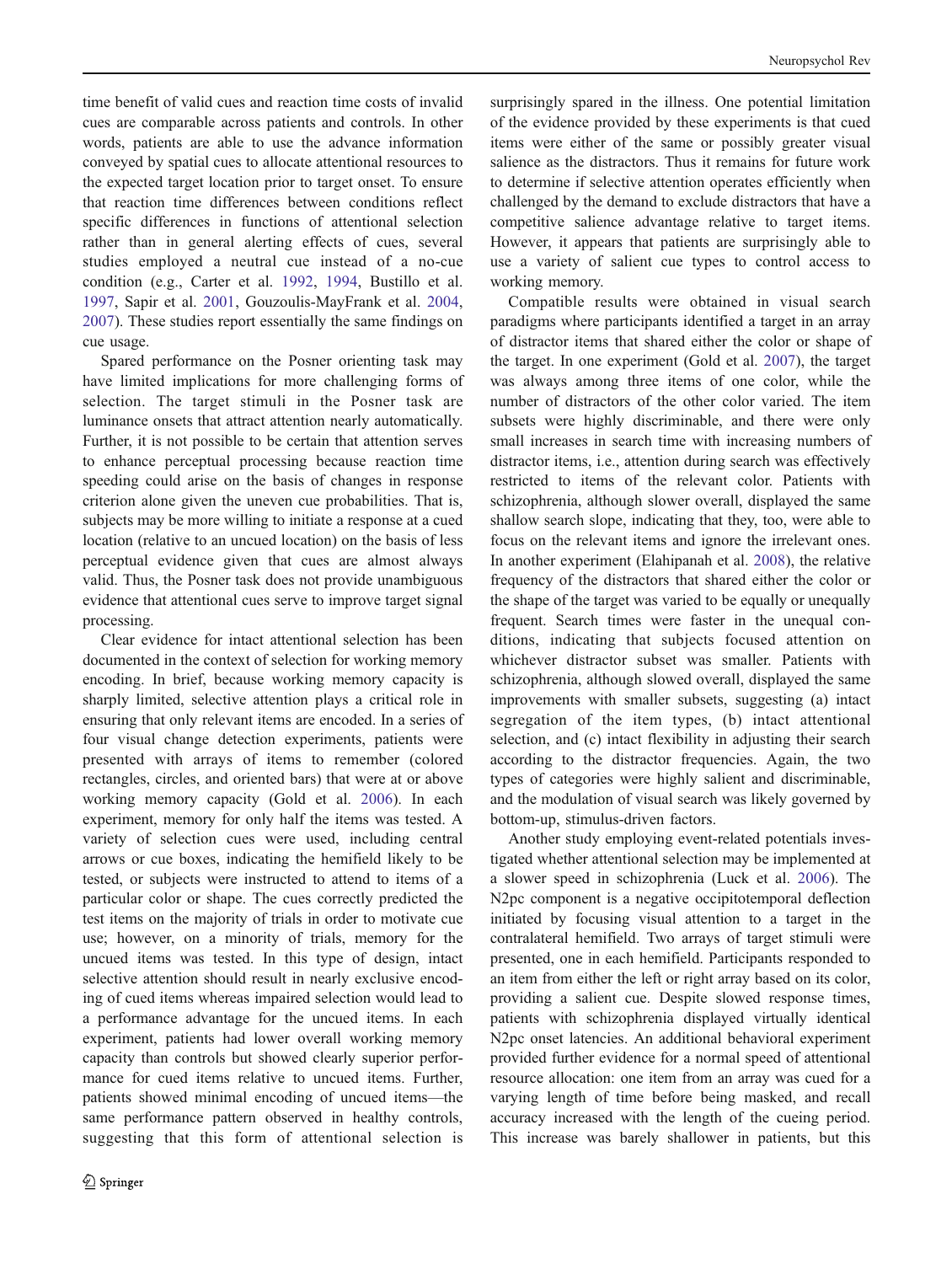small difference was due to four outlier subjects in the patient group, suggesting overall comparable speed of attentional resource allocation between patients and controls. This result was particularly surprising given that impairments on Digit Symbol, which clearly requires rapid shifts of visual attention, are often thought to reflect slowing in processing speed. However, when speed of attentional resource allocation is assessed directly there is simply no evidence of slowing, highlighting the conflicting results between performance indicators derived from clinical neuropsychological tasks and experimental cognitive neuroscience.

The above studies suggest that patients with schizophrenia are unimpaired in controlling the allocation of attentional resources based on salient cues and in selecting relevant and filtering irrelevant material. This preservation of basic attentional selection mechanisms constitutes clear evidence against a model of generalized cognitive dysfunction in schizophrenia. What the above studies have in common, however, is a low dependence on top-down control processes. For these more effortful control processes, there is evidence for patient impairment in the context of attentional selection (Fuller et al. [2006](#page-13-0), Gold et al. [2007](#page-14-0), Luck & Gold [2008](#page-15-0)), consistent with findings of top-down executive control and working memory dysfunction (Kerns et al. [2008](#page-14-0), Barch and Smith [2008](#page-12-0)). That is, when attentional selection fails in schizophrenia it appears to implicate higher order processes involved in control, not the actual implementation of selection. For example, Maruff et al. ([1998\)](#page-15-0) designed a version of the Posner task where the cue indicated that the target would appear at the opposite location. Thus, the task demands a shift of attention away from rather than towards the cue onset. Patients demonstrated marked impairments in this task, where the salience of a strong bottom-up stimulus needs to be overridden by a top-down rule. This finding is fully analogous to the welldocumented finding that patients with schizophrenia have difficulty performing anti-saccade tasks that require a powerful top-down signal to override the nearly reflexive orienting to the cue (Radant et al. [2007](#page-16-0)). The fact that prosaccades are preserved in schizophrenia provides evidence that the abnormality is in attentional control processes rather than intrinsic to the eye-movement system (Hutton and Ettinger [2006\)](#page-14-0). A similar argument can be made about the nature of the deficit observed in "expectancy" versions of the CPT studied by Cohen and colleagues where approximately 70% of trials are Afollowed-by-X-targets (Servan-Schreiber et al. [1996](#page-16-0); Cohen et al. [1999](#page-13-0)). This leads to a powerful "respond to X" bias that leads to commission errors on B-followed-by-X lure trials. Again, the top-down response selection rule is at a competitive disadvantage relative to the bias that is established by the frequent target responses to the X stimulus. Thus, both perceptual input selection and response selection processes may fail where the role of the attentional system is to resolve competition between task rules. In contrast, when a task environment does not involve competition at the level of task rules, attentional processes that boost the processing of high priority items and suppress the processing of irrelevant distractors may function surprisingly normally in patients with schizophrenia.

Thus, the evidence suggests that the impairment of attention in schizophrenia is not generalized: basic selection mechanisms appear to be preserved but fail in a predictable fashion when tasks require a high degree of top down control. In accordance with the specific-deficits-general-consequences view, a deficit in such top down control processes may account for impairment in a wide range of tasks, while allowing for islands of preserved function described above.

#### Implicit and Feedback-Driven Learning

The idea that deficits in reinforcement learning are central to schizophrenic psychopathology is intuitively appealing, in that such deficits would implicate brain dopamine systems, widely considered to function abnormally in schizophrenia. The identification of specific deficits in reinforcement learning or specific areas of preserved function has the potential to tell us, for example, whether the processing of reinforcement is abnormal in schizophrenia, or whether the problem lies more with reward-based learning or value-based response-selection. However, addressing this question is not straightforward as there are multiple forms of reinforcement learning as well as multiple forms of implicit memory more generally, likely involving different neural substrates.

There are clearly some aspects of reinforcement learning that are severely impaired in schizophrenia. Patients with schizophrenia, for example, routinely do poorly on tests of rule learning that rely on hypothesis testing. A welldocumented example of this is the reduction in number of categories achieved by patients on the Wisconsin Card Sorting test (Goldberg et al. [1987\)](#page-14-0). Patients with schizophrenia also show impaired performance on conditional associative learning tasks (Gold et al. [2000](#page-14-0); Kemali et al. [1987](#page-14-0); Rushe et al. [1999\)](#page-16-0), which require them to use feedback to learn one-to-one stimulus-response mappings. There is also relatively strong evidence that patients with schizophrenia have deficits in the ability to use feedback to make rapid adjustments to behavior in an adaptive way (as is required for tasks such as reversal learning). These results have been interpreted as pointing to a reduced ability of prefrontal cortical (PFC) processes to contribute to reinforcement learning, especially the ventral, or orbital, regions of PFC.

Beginning in the late-1980s and early-1990s, new evidence of multiple systems for learning and memory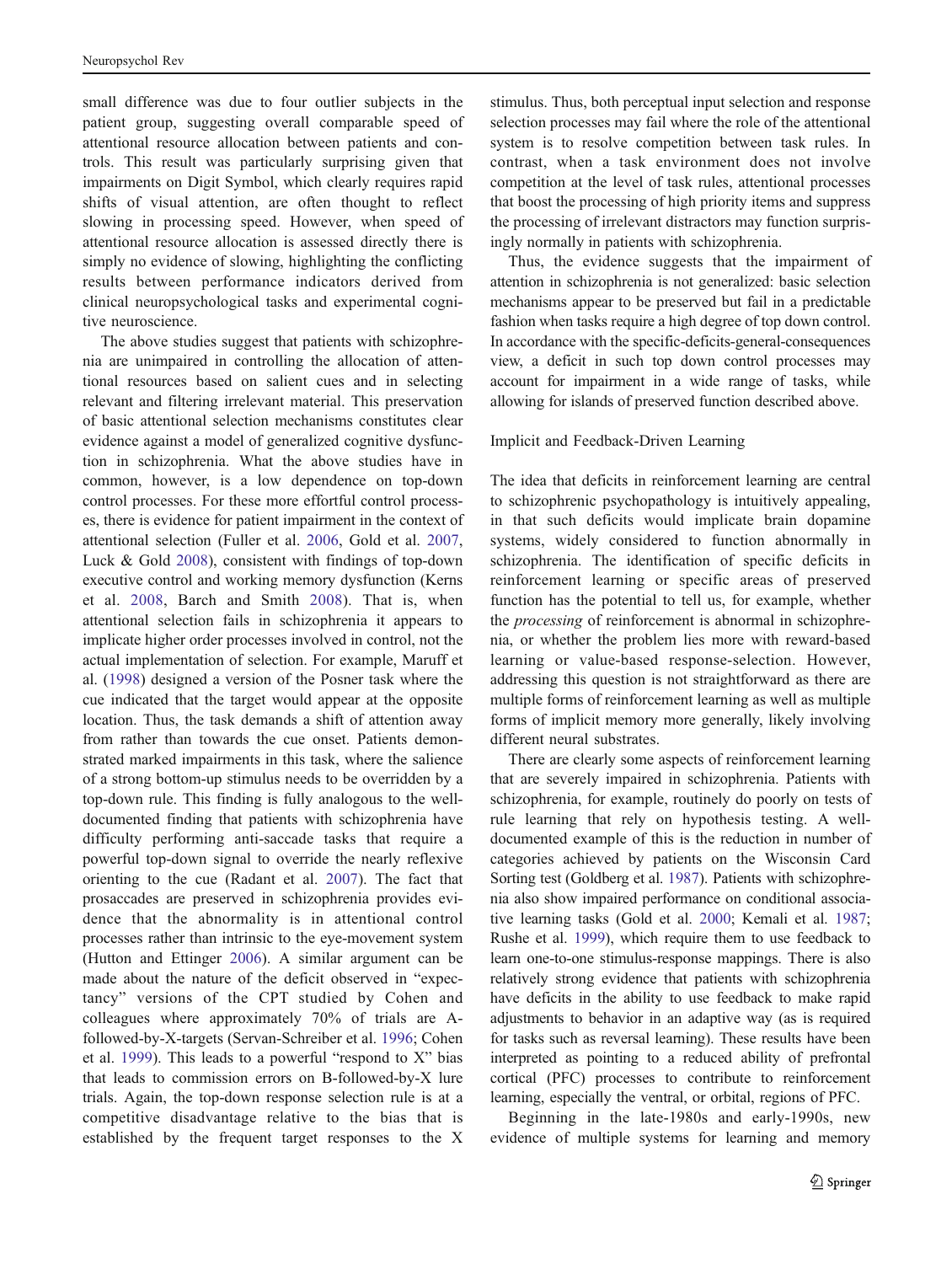began to inspire attempts to identify learning capacities that might be unaffected by schizophrenia. Motivated by findings of relatively intact non-declarative, or implicit, learning abilities in amnesic individuals with extensive medial temporal lobe damage, researchers tested the hypothesis that implicit aspects of learning might also be relatively spared in schizophrenia, thereby evaluating the adequacy of a medial temporal lobe model of schizophrenia memory performance across declarative and implicit memory systems. In general, implicit learning processes are thought to occur without access to consciousness, operating largely independently of frontal-hippocampal systems supporting declarative memory (Seger [1994\)](#page-16-0), and are thought to depend critically on the intact functioning of the basal ganglia.

It is clearly not the case, however, that patients with schizophrenia show consistently intact performance on all tasks considered to be probes of implicit learning. Further, this literature is marked by contradictory findings across laboratories from many individual paradigms. Thus, patient performance on supposed implicit learning paradigms is influenced by the details of implementation, the demands that are placed on other cognitive systems in order to perform the tasks, the characteristics of the patient and control samples, and numerous other factors. In this section, we discuss the possible roles of these factors, offer a principled explanation of why patients with schizophrenia may show evidence of intact implicit learning under some circumstances but not others, and identify specific aspects of reinforcement processing and learning that may be preserved in the illness.

One area where patients may have produced a relatively consistent pattern of results is in the domain of unsupervised learning tasks. These are implicit learning tasks that do not require the integration of trial-by-trial feedback at all, involving incidental learning through repeated stimulus exposures or repeated performance of specific motor sequences or routines. Such tasks include artificial grammar learning (Danion et al. [2001;](#page-13-0) Horan et al. [2008](#page-14-0)), mirror reading (Takano et al. [2002](#page-16-0)), target tracking on the pursuit rotor task (Goldberg et al. [1993;](#page-14-0) Kern et al. [1997](#page-14-0); Wexler et al. [1997\)](#page-17-0), and some tests of prototype-based classification (Keri et al. [2001](#page-14-0)). These sorts of processes do not appear to rely on hippocampal-dependent explicit memory processes or dopaminergic/prefrontal cortical mechanisms of prediction-error signaling, thought to be disrupted in schizophrenia/acute psychosis (Corlett et al. [2007;](#page-13-0) Heckers [2001;](#page-14-0) Murray et al. [2007\)](#page-15-0). Note that patients may not fully match normal performance levels on these tasks but often show the same learning slope as controls over increasing task exposure. It remains unclear if the performance gap between groups is due to limitations in perceptual and motor processes required to execute the task or a subtle

compromise in the early phases of learning that may involve declarative systems.

Between reinforcement learning tasks dependent on explicit memory and unsupervised learning tasks are a range of tasks involving the use of feedback to guide the learning of procedures believed to rely largely on the basal ganglia. Examples of these include Serial Response Time (SRT) tasks, the Rutgers Acquired Equivalence Task (S-R learning), the Chaining Task, information-integration classification learning tasks, and probabilistic stimulusselection, or probabilistic response-learning tasks. Tasks like these generally present difficulty for patients suffering from Parkinson's disease (Ashby et al. [2003;](#page-12-0) Shohamy et al. [2005;](#page-16-0) Siegert et al. [2006\)](#page-16-0) and Huntington's disease (Saint-Cyr et al. [1998;](#page-16-0) Bylsma et al. [1990;](#page-13-0) Gabrieli et al. [1997\)](#page-13-0), neurological disorders that involve basal ganglia dysfunction (Cepeda et al. [2007](#page-13-0); Smith et al. [2009](#page-16-0)).

Results from studies of schizophrenia patients, using most of these tasks, are mixed. One particularly dramatic example comes from the numerous studies done in schizophrenia patients using SRT tasks (Nissen and Bullemer [1987\)](#page-15-0). These tasks typically involve having subjects observe a screen with four spatial locations, one of which is highlighted on a given trial. Subjects are prompted to respond as quickly and accurately to the highlighted location by pressing a compatible button on a response box. On some sets of trials, location selection occurs in a particular sequence (unbeknownst to the subject); during other sets of trials, locations are highlighted in a pseudo-random order. A subject's ability to accelerate his/her response times when location selection is guided by an underlying sequence is a measure of motor/procedural learning. From studies of SRT-task performance in schizophrenia patients, examples exist of both apparently disrupted learning (Kumari et al. [2002;](#page-15-0) Pedersen et al. [2008](#page-15-0); Schwartz et al. [2003](#page-16-0)) and seemingly intact learning (Foerde et al. [2008;](#page-13-0) Perry et al. [2000;](#page-16-0) Stevens et al. [2002](#page-16-0)). In fact, Manoach et al. [\(2004](#page-15-0)) observed that patients and controls showed similar initial acquisition performance on a finger tapping motor sequence task, but that patients failed to show the same overnight (sleep-dependent) improvement on the task that controls did.

Another task that has been a source of mixed results in schizophrenia patients is the Weather, or Probabilistic Classification Task (PCT; Knowlton et al. [1994](#page-15-0)). In this task, subjects are shown 1–4 cue cards that predict an outcome (sun or rain) with some probability. Subjects are prompted to guess the outcome, and are given feedback as to whether they guessed correctly or incorrectly. Because the task is probabilistic, people are thought to improve their performance on this task in an implicit, procedural way, without explicit knowledge of the individual contingencies. Successful learning on this task has also been demonstrated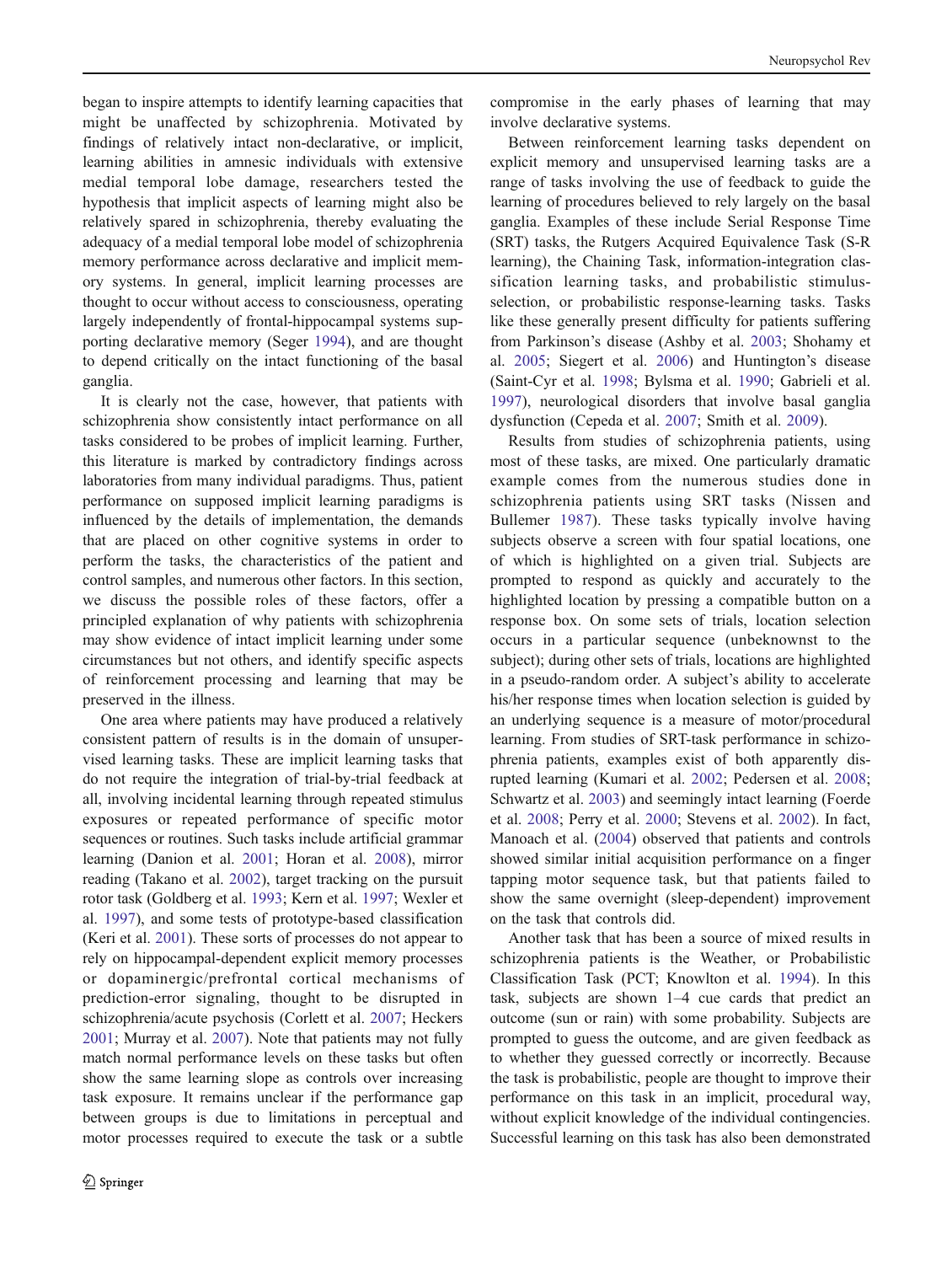in patients with medial temporal lobe damage, while basal ganglia dysfunction, resulting from Parkinson's Disease, has been found to disrupt learning (Knowlton et al. [1996](#page-15-0)).

Multiple studies have included this task as a probe of implicit learning abilities in schizophrenia. Some studies (Keri et al. [2000;](#page-14-0) Weickert et al. [2002\)](#page-17-0) have found evidence of normal learning rates in SZ patients, while others (Foerde et al. [2008;](#page-13-0) Horan et al. [2008\)](#page-14-0) have not. Differences among the findings of these studies could be due to details of implementation and analysis. Importantly, Foerde and colleagues ([2008\)](#page-13-0) note that, although patients and controls show similar learning rates on the PCT in previous studies (Keri et al. [2000](#page-14-0); Weickert et al. [2002\)](#page-17-0), patients never achieved the same level of performance as controls. Foerde et al. ([2008\)](#page-13-0) contrast the impaired performance of SZ patients on their version of the PCT, with their finding of intact performance on the SRT, concluding that impaired performance on this task in schizophrenia may reflect relatively greater dysfunction of the more cognitive, as opposed to more motor, components of the neostriatum (see Middleton and Strick [2000,](#page-15-0) e.g., for a review).

One possible explanation for the apparent range of performance in SZ patients is that it is likely the case that all such tasks involve both the implicit and explicit systems to varying degrees and at various stages of performance (Atallah et al. [2004\)](#page-12-0). In fact, the PCT has been subjected to detailed analyses (Gluck et al. [2002\)](#page-14-0), revealing that declarative memory and conscious awareness make greater contributions to successful performance on these tasks than originally believed. Thus, patients with schizophrenia may be most successful in performing implicit learning tasks that place the least demands on explicit memory, such as unsupervised tasks, or motor learning tasks. Consistent with this formulation, Heerey et al. [\(2008](#page-14-0)) observed that patients with schizophrenia acquired a normal reward-seeking response bias on a difficult perceptual discrimination task where explicit knowledge was systematically assessed after the task was completed. Patients were fully unaware of task-reward contingencies yet showed a clear preference for the more frequently rewarded stimulus.

Aside from the characteristics of the tasks themselves, it is evident that the characteristics of subject samples influence the conclusions that are drawn about the overall performance of a patient group on these tasks. First, there is suggestive evidence that different antipsychotic medications differentially affect performance on procedural learning tasks in patients with schizophrenia. Indirect evidence of an influence of D2-receptor-blocking antipsychotic drugs on procedural learning comes from a variety sources. There is some evidence that procedural learning impairments may be relatively mild in neuroleptic-naïve patients (Scherer et al. [2003](#page-16-0)). Furthermore, at least one study has observed a correlation between chlorpromazine-equivalent doses of antipsychotics in patients and procedural learning performance, as assessed using the Rutgers Acquired Equivalence Test (Face-Fish Task; Keri et al. [2005\)](#page-14-0), while another (Paquet et al. [2004](#page-15-0)) has found evidence of a correlation between procedural learning and D2-receptor occupancy, using SPECT.

Several studies have contrasted performances of patients on first-generation antipsychotics (FGAs) with those on second-generation antipsychotics (SGAs), although patients in these studies were never randomly assigned to drug. Both Scherer et al. ([2004;](#page-16-0) using a mirror-drawing task) and Stevens et al. ([2002;](#page-16-0) using an SRT task) found that patients on FGAs performed significantly worse than patients on SGAs. These findings fit with the observation of Foerde et al. [\(2008](#page-13-0)) that deficits in performance on SRT tasks have been observed largely in samples predominantly treated with FGAs (Schwartz et al. [2003](#page-16-0)). In their own study (Foerde et al. [2008\)](#page-13-0), as well as another in which patients were predominantly treated with SGAs (Perry et al. [2000](#page-16-0)), patients and controls showed similar learning rates across the session.

In a study comparing the effects of first- and secondgeneration antipsychotics on reinforcement learning performance, Beninger and colleagues [\(2003](#page-12-0)) found that patients on FGAs showed considerably worse performance on the PCT than those on SGAs. By contrast, Beninger et al. [\(2003\)](#page-12-0) found that SGAs seem to adversely affect performance on a supposed probe of ventral PFC function, the Iowa Gambling Task (Bechara et al. [1994](#page-12-0)). These authors concluded that the comparatively-low affinity of SGAs for striatal D2 receptors may have led to a sparing of procedural learning abilities, whereas the comparativelyhigh affinity of SGAs for serotonin receptors (possibly in the PFC) may have affected learning mechanisms dependent on ventral PFC.

Thus, multiple examples exist of relatively worse procedural learning in patients medicated with more potent D2 antagonists. These results are consistent with findings from the experimental psychology literature, in which the administration of potent D2-antagonists to healthy volunteers leads to reductions in learning performance (Pessiglione et al. [2006](#page-16-0)). Are procedural learning mechanisms largely unaffected by SGAs? This appears unlikely, though SGAs may also vary in their impact on reinforcement learning, as they vary in their affinities for dopamine receptors. Sweeney and colleagues (Harris et al. [2006](#page-14-0)), for example, have found that oculomotor response learning is not impaired in neurolepticnaïve schizophrenia patients, although a deficit emerges after stable treatment with risperidone. By contrast, Exner and colleagues ([2006](#page-13-0)) found that patients who showed a deficit on an SRT task while acutely psychotic actually showed normal performance at a 20-month follow-up, at which point they were stably-medicated. Thus, easy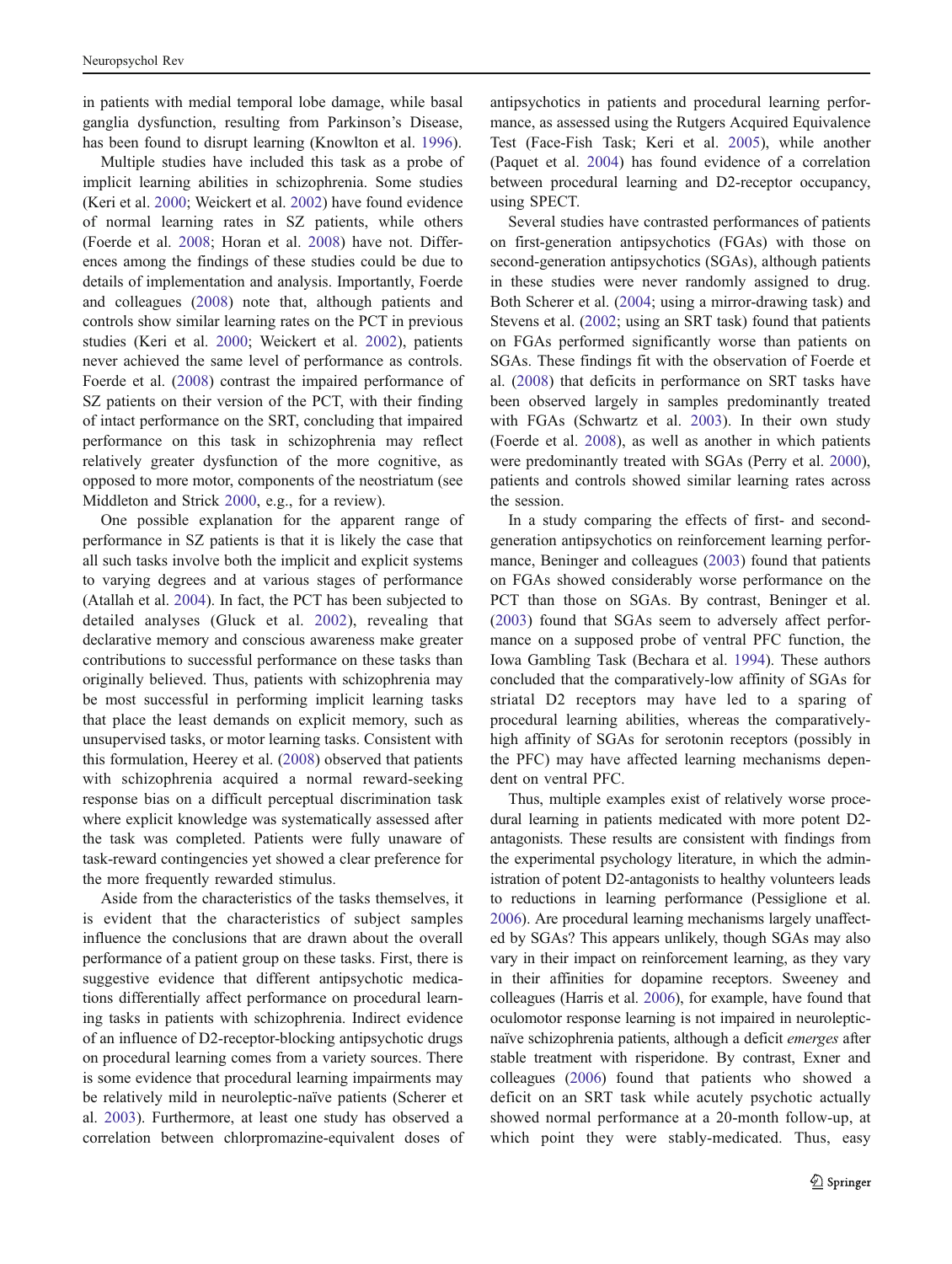generalization across studies is difficult as treatments have not been randomly assigned and it is difficult to disentangle state-related clinical factors from the impact of different compounds. That said, it appears likely that some of the studies reporting impaired implicit learning in patients may be explained on the basis of very high levels of D2 blockade.

Second, clinical subtype also seems to play a role in determining how preserved implicit learning capacities are in schizophrenia patients. Such a relationship fits well with the idea that negative symptoms in schizophrenia stem primarily from motivational deficits (Foussias and Remington [2008](#page-13-0)). An important relationship between motivational deficits in schizophrenia patients and their abilities to use reinforcement to learn and guide future behavior makes a great deal of intuitive sense, and the critical implication would be that procedural learning abilities would be most impaired in patients with more severe negative symptoms (and more preserved in patients with predominantly positive symptoms).

There is some correlational evidence that this may be the case. Our group (Waltz et al. [2007](#page-17-0)), for example, observed a significant correlation between acquisition performance on the PSS and patients' total scores from the SANS. Furthermore, Keri and colleagues (Farkas et al. [2008](#page-13-0); Polgar et al. [2008\)](#page-16-0) found that deficit syndrome patients showed greater impairment than non-deficit patients on two separate measures of procedural learning. Such correlations, while suggestive from a theoretical point of view, are not consistently found (across laboratories and experimental paradigms), however, and are often moderate when they are observed (see Gold et al. [2008](#page-14-0) for discussion).

Evidence of normal procedural learning does not necessarily imply normal basal ganglia function is schizophrenia. In fact, there is some direct evidence from neuroimaging studies (Kodama et al. [2001](#page-15-0); Reiss et al. [2006;](#page-16-0) Weickert et al. [2009](#page-17-0)) that normal learning in patients with schizophrenia is sometimes accompanied by abnormal brain activity, including in the basal ganglia. Evidence of striatal abnormalities also comes from PET studies of never-medicated patients (Buchsbaum et al. [1992](#page-13-0); Rubin et al. [1991\)](#page-16-0), suggesting that striatal abnormalities are not simply a consequence of medication. Thus, patients with schizophrenia may use a variety of mechanisms to achieve performance improvement on putative implicit memory tasks, and it is possible that patients rely on neural substrates outside of the neostriatum in accomplishing supposedly BG-dependent learning tasks, or alternatively, rely on different striatal mechanisms than do controls to reach the same level of learning.

Our group (Waltz et al. [2007](#page-17-0)), for example, has found that patients may be able to use negative feedback to accomplish procedural learning, even when the ability to

use positive feedback to drive learning seems disrupted. Specifically, using Frank's Probabilistic Stimulus Selection task (Frank et al. [2004\)](#page-13-0), we observed that patients did not differ from controls in their tendency to avoid a frequently punished stimulus in novel pairings with less-frequentlypunished stimuli, although patients exhibited a reduced tendency to choose a frequently rewarded stimulus in novel pairings with less-frequently-rewarded stimuli (Waltz et al. [2007\)](#page-17-0). These findings contribute to evidence of a dissociation between processes underlying reward-driven "Go" learning and those punishment-driven "NoGo" learning.

Recent physiological evidence from our group (Morris et al. [2008](#page-15-0); Waltz et al. [2008](#page-17-0)) further suggests that patients' sensitivity to negative prediction errors (unexpectedly aversive outcomes) may be, at most, mildly disturbed, whereas their sensitivity to positive prediction errors (unexpectedly pleasant outcomes) may be severely attenuated. Our findings are also consistent with reports that patients show relatively normal post-error slowing on learning tasks (Laurens et al. [2003;](#page-15-0) Mathalon et al. [2002](#page-15-0); Polli et al. [2006\)](#page-16-0), as well as relatively normal error correction when demands on explicit memory are low (Kopp and Rist [1994](#page-15-0); Kopp and Rist [1999](#page-15-0); Polli et al. [2006\)](#page-16-0). By contrast, patients show reduced facilitation under conditions of reduced response conflict (Kopp et al. [1994](#page-15-0); Maier et al. [1994](#page-15-0)), consistent with abnormal response potentiation or "Go" learning.

Behavioral-genetic (Frank et al. [2007](#page-13-0); Klein et al. [2007\)](#page-15-0) and pharmacological studies (Frank and O'Reilly [2006](#page-13-0); Pessiglione et al. [2006](#page-16-0)) indicate that reward-driven (Go) learning and punishment-driven (NoGo) learning may be linked to transmission at different dopamine receptors types (D1 vs. D2). In the case of schizophrenia, intact punishment-driven "NoGo" learning in SZ would be suggestive of intact (or restored) D2-receptor function. Impaired reward-driven "Go" learning in SZ would be point to still-dysfunctional D1-receptor function.

Even while acknowledging that findings in the procedural memory domain are far from uniform, it remains the case that the frequent demonstrations of performance improvement using a variety of implicit memory tasks stand in sharp contrast to the seemingly consistent picture of profound deficits on tasks of verbal and working memory, which are dependent on fronto-hippocampal neural systems. This dissociation is recapitulated by the often-intact ability of patients to gradually acquire contingencies, despite a clear deficit in the ability to do rapid reinforcement learning over the course of one or two trials in the context of tasks such as the WCST, Conditional Associative Learning, and Probabilistic Reversal Learning, etc. Within the procedural task catalog, there is suggestive evidence for maximal sparing of tasks that require the development of a motor or perceptual skill, in the absence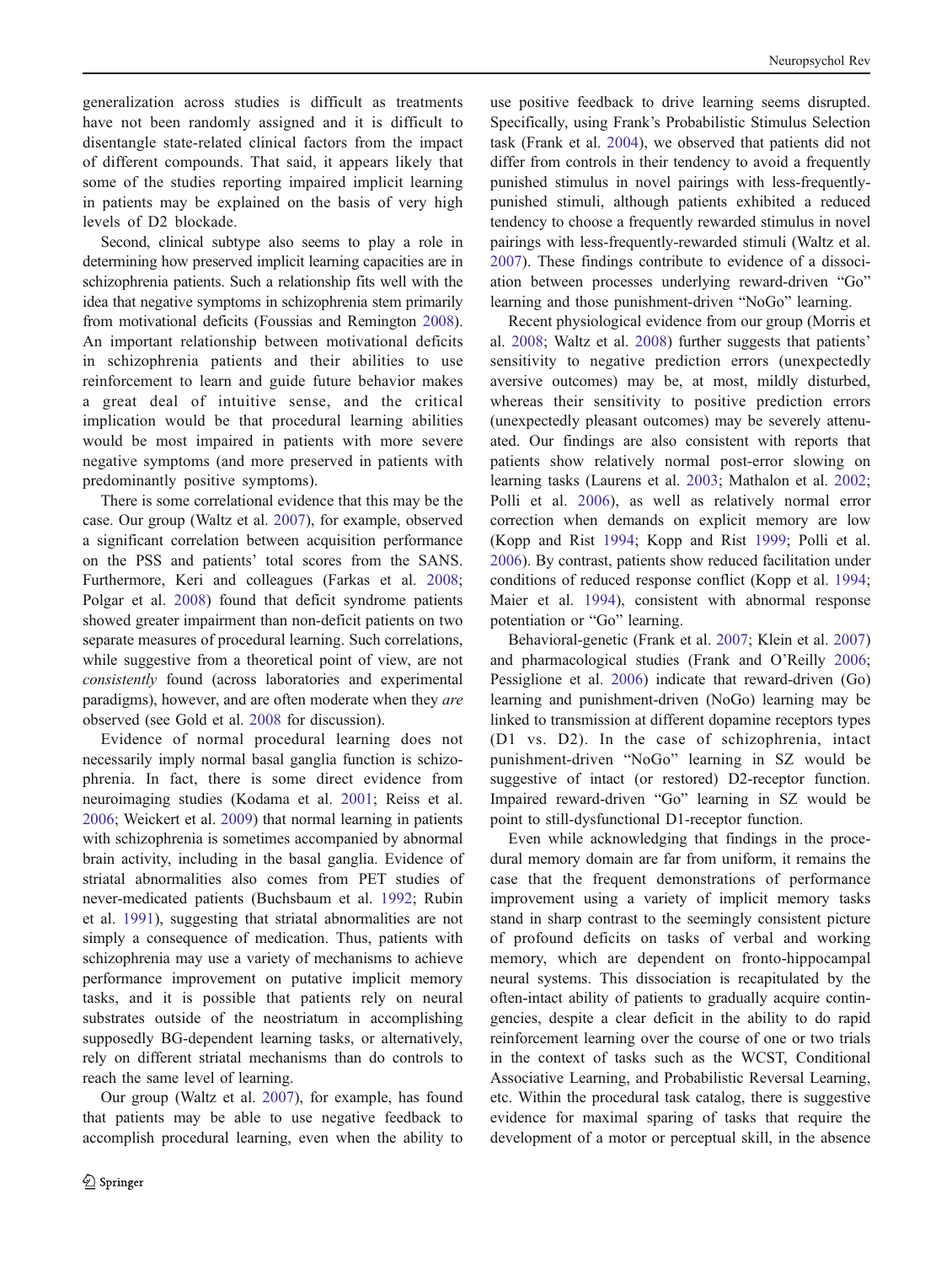of explicit knowledge, or the explicit representation of feedback from single trials. Impaired performance is more likely to be observed on tasks that benefit from the ability to generalize from positive reinforcement, or tasks where explicit memory for reinforcement contingencies can boost early learning, such as on the PCT. Thus, the overall pattern of findings in this literature argues against the presence of a large, undifferentiated generalized deficit.

## Emotional Processing

While emotional processing is clearly a different domain than cognitive performance as assessed on most clinical measures, it is plausibly relevant to the concept of the generalized cognitive deficit for several reasons. First, impairments in motivation are often discussed as potentially underlying global cognitive deficits. In essence, the suspicion is that patients fail to exert an adequate level of effort while performing taxing cognitive tasks due to a lack of engagement with the testing situation or lack of concern over the adequacy of their performance. However, little empirical work has examined the effects of motivational processes on cognitive performance in schizophrenia to establish the claim that cognitive impairment can be attributed in part to poor effort. A recent study by Barch et al. ([2008\)](#page-12-0) examined the relationship between cognitive impairment and self-reported intrinsic motivation and found no support for the notion that cognitive deficits are simply byproducts of decreased motivation to perform well. Second, there is an increasing appreciation of the interactive nature of cognitive and affective processes, and that deficits in affective processes could result in impaired cognitive performance. For example, anhedonia is considered to be a central clinical feature of the illness, particularly in patients with negative symptoms, and has also been studied as a potential marker of schizophrenia liability (Chapman et al. [1976\)](#page-13-0). The importance of anhedonia for motivation is straightforward: if achieving behavioral goals does not result in the experience of pleasure, then there is little reason for vigorous pursuit of such goals. Insofar as cognitive tasks offer the opportunity for a sense of mastery and self-efficacy that is normatively experienced as being pleasurable, then a reduction in the capacity to experience pleasure would be expected to undermine performance. In order for this type of affective impairment to be responsible for the generalized cognitive deficit observed in schizophrenia, one would think that the impairments would need to be of substantial magnitude and impact basic hedonic processing.

Although affective impairment (e.g., anhedonia) has long been considered a core clinical feature of schizophrenia, there is surprisingly little empirical evidence that individuals with the illness experience pleasant stimuli as being less pleasant than healthy controls. A variety of laboratory-based paradigms and stimulus types have been used to elicit emotional experience, including facial expressions, evocative photographs, film clips, valenced words, odors, food, drinks, and social interactions (for review see Kring & Moran [2008](#page-15-0)). These studies typically record valence (i.e., pleasantness) and arousal (i.e., intensity) levels evoked during stimulus exposure, or require participants to complete a comprehensive mood questionnaire before and after a block of stimulus presentations. Remarkably, in the clear majority of these studies, across these varied stimulus types and paradigms, individuals with schizophrenia report experiencing levels of valence and arousal that are remarkably and surprisingly similar to those of healthy controls when responding to positive stimuli. Only a small minority of studies have reported that patients rate pleasant stimuli as being less pleasant than controls. Furthermore, patients also generally do not differ from controls in rating the valence and arousal of negative stimuli. Thus, patients do not appear to display a deficit in the ability to appropriately experience hedonic and aversive emotions when presented with pleasant and unpleasant stimuli.

Several factors may call the validity of these laboratorybased findings into question. First, the majority of laboratory studies have been relatively underpowered and included smaller sample sizes that would make all but large effects undetectable. Second, there is significant variability in patient characteristics, such as gender composition, whether patients are medicated vs. unmedicated, and inpatient vs. outpatient status. Third, task instructions, stimulus type, and rating scale methods have been inconsistent across studies. Finally, it is simply hard to believe that patients do not have a phenomenologically attenuated experience of pleasure given the large number of studies documenting diminished experience of positive emotion using clinical interviewing procedures, trait questionnaires, and naturalistic experience sampling methods. However, a recent meta-analysis of the laboratory-based emotional experience literature, which looked at 26 published studies, systematically examined the influence of such factors (Cohen & Minor [2009](#page-13-0)). Results of the metaanalysis indicated that: 1) patients did not evidence a hedonic deficit relative to controls (i.e., patients reported experiencing similar levels of pleasure in response to pleasant stimuli), 2) patient self-report did not differ as a function of clinical characteristics, gender, or antipsychotics medication use, and 3) stimulus type, task instructions, and rating scale procedures did not differentially influence patient performance. Thus, even though it stands in sharp contrast to years of clinical lore, the rapidly growing body of laboratory-based studies examining evoked emotional response shows no consistent support for a decrement in the momentary experience of emotion in schizophrenia.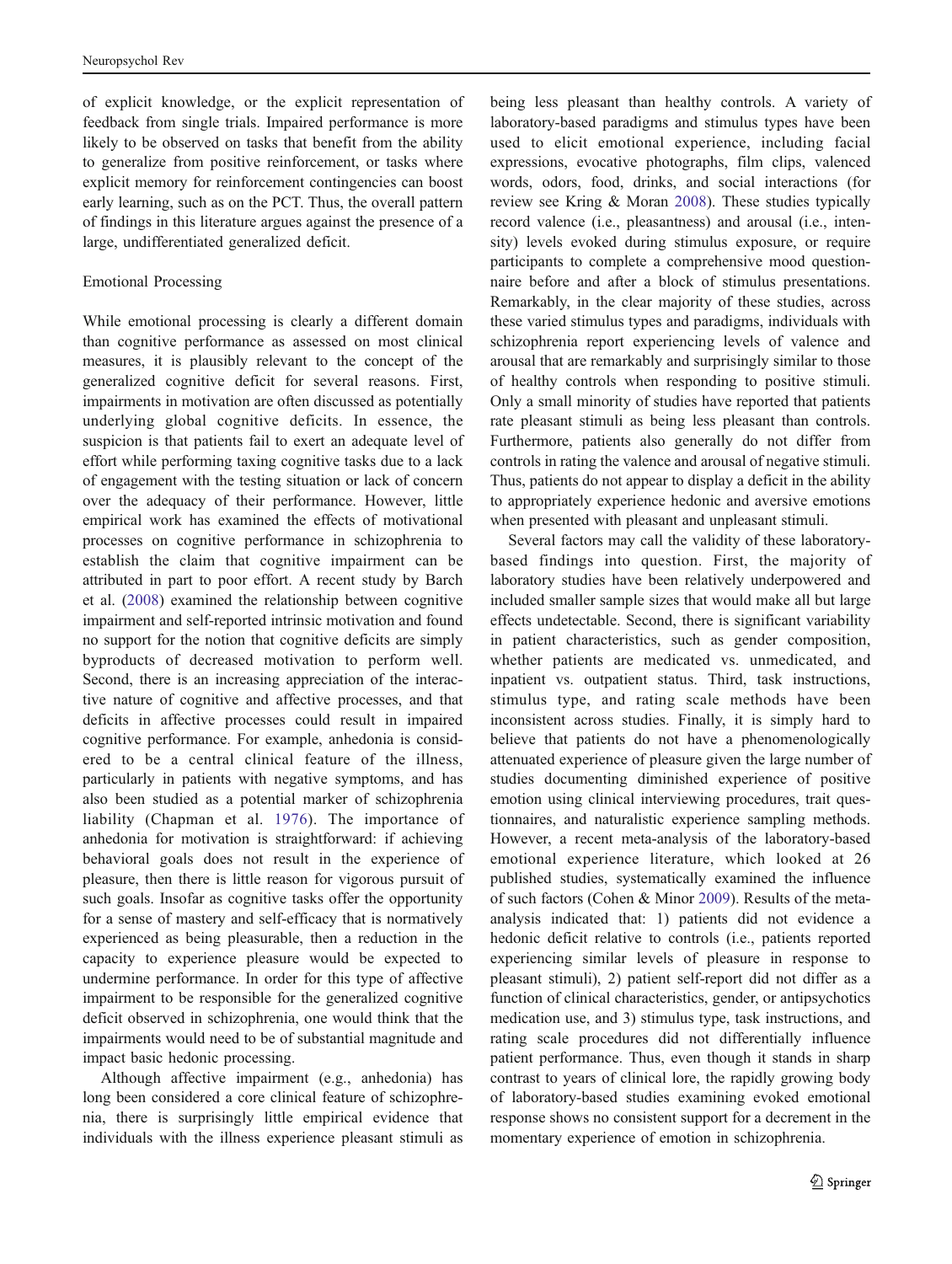Psychophysiological measurement provides another means of assessing the integrity of affective response in relation to positive and negative stimuli, as well as additional support for the notion that momentary affective response is preserved in schizophrenia. It is now widely documented that the startle reflex is modulated by stimulus valence. Specifically, when shown a series of emotionally evocative pictures, healthy individuals consistently show a pattern of startle response that varies by stimulus valence, whereby unpleasant stimuli yield a larger blink response than neutral stimuli, which in turn elicit a greater response than pleasant stimuli (Bradley et al. [1993;](#page-13-0) Bradley et al. [2001;](#page-12-0) Lang et al. [1990](#page-15-0)). It has been proposed that startle potentiation evoked by unpleasant stimuli reflects an activation of the defensive motivational system, whereas the blink response is inhibited during the presentation of pleasant stimuli when the appetitive motivational system is presumed to be active (Bradley et al. [2001](#page-12-0)). In the three studies published to date examining affect modulation of startle in schizophrenia, all report that patients display normal startle modulation in response to pleasant and unpleasant photographs when stimuli are presented at relatively longer viewing periods (Curtis et al. [1999](#page-13-0); Schlenker et al. [1995](#page-16-0); Volz et al. [2003](#page-16-0)). Volz et al. ([2003\)](#page-16-0) added a novel manipulation to the startle paradigm, measuring blink reflex in both early (e.g., 150–300 ms) and later (e.g., 3,800 ms) viewing periods, and found that probes presented relatively early in picture viewing potentiated startle response for unpleasant stimuli in healthy controls but not patients. These findings suggest that schizophrenia patients may display a delayed autonomic response to unpleasant stimuli, potentially resulting from deficient information transfer within amygdala circuitry and subordinate structures, which regulate the defensive motivational system. It therefore appears that there is normal affective modulation of the startle response in individuals with schizophrenia for both pleasant and unpleasant stimuli, but that the startle reflex may be delayed in response to unpleasant stimuli. Thus, studies examining affectmodulated startle are generally consistent with laboratorybased self-report studies indicating that patients display a normal response in relation to affective stimuli.

Although there is consistent evidence that individuals with schizophrenia have normal evoked response to emotional stimuli, it has become apparent that they may have difficulty using that experience to motivate an appropriate behavioral response (Gold et al. [2008\)](#page-14-0). Our group explored this issue by examining the association between wanting (i.e., the extent to which patients put forth effort to seek or avoid stimulus exposure) and liking (i.e., the degree to which patients rated stimuli as pleasant or unpleasant) using a key-press procedure that allowed participants to press a button to indicate the extent to

which they wanted to seek or avoid future stimulus exposure. The procedure was performed both during (evoked responding) and after (representational responding) stimulus exposure to determine whether behavior differed when patients were required to form a working memory representation of stimulus value. Results indicated that although patients did not differ from controls in their subjective rating of affective stimuli, they showed weaker correspondence between their volitional motor behavior and affective ratings than controls. Additionally, the effect was magnified during the representational relative to the evoked condition. These findings suggest that even when affective values are assigned in a normative fashion, these assignments have reduced impact on the modulation of motivated behavior in patients with schizophrenia, potentially due in part to difficulty generating, accessing, or maintaining internal representations of affective value (Heerey & Gold [2007\)](#page-14-0). Thus, even though patients may adequately experience emotion in the moment, cognitive factors mediate the extent to which patients are able to couple affect and behavior (Barch [2005\)](#page-12-0).

In addition to studies investigating emotional experience, there is also a significant literature indicating that patients demonstrate both preserved performance and impairment on tasks that examine the interaction between cognitive and affective processing. Evidence for impairment exists on tasks that require processing facial expressions of emotion (Edwards et al. [2002;](#page-13-0) Hooker & Park [2002;](#page-14-0) Kohler et al. [2000;](#page-15-0) Martin et al. [2005](#page-15-0); Mueser et al. [1997](#page-15-0); Salem et al. [1996\)](#page-16-0), interpreting the valence of affective speech productions (Bozikas et al. [2004](#page-12-0); Edwards et al. [2001;](#page-13-0) Fricchione et al. [1986](#page-13-0); Murphy & Cutting [1990](#page-15-0)), integrating audiovisual emotion productions (de Gelder et al. [2005;](#page-13-0) de Jong et al. [2009\)](#page-13-0), and automatically processing emotional stimuli (Epstein et al. [1999;](#page-13-0) Fear et al. [1996](#page-13-0); Strauss et al. [2008](#page-16-0); Suslow et al. [2003a,b](#page-16-0), [2005](#page-16-0)).

Studies on emotional memory have shown mixed results, with some evidence for preserved function when memory is assessed at shorter delay intervals (e.g., 4 hrs.) and some evidence for impairment at intervals of a much longer delay (e.g., 24 hrs.) (for a review see Herbener [2008\)](#page-14-0). Matthews and Barch [\(2004](#page-15-0)) examined immediate verbal recall and recognition for emotional and neutral words after an incidental encoding task (word ratings), and found that patients displayed generally poorer recall ability, but no evidence for a different pattern of performance across valence conditions. Horan et al. [\(2006](#page-14-0)), presented patients and controls with a series of pleasant and neutral stimuli and asked them to rate their level of evoked emotional experience. After a four-hour delay period, participants were given an unannounced recall task where they were asked to indicate how they felt while previously being exposed to each stimulus. Results indicated that, although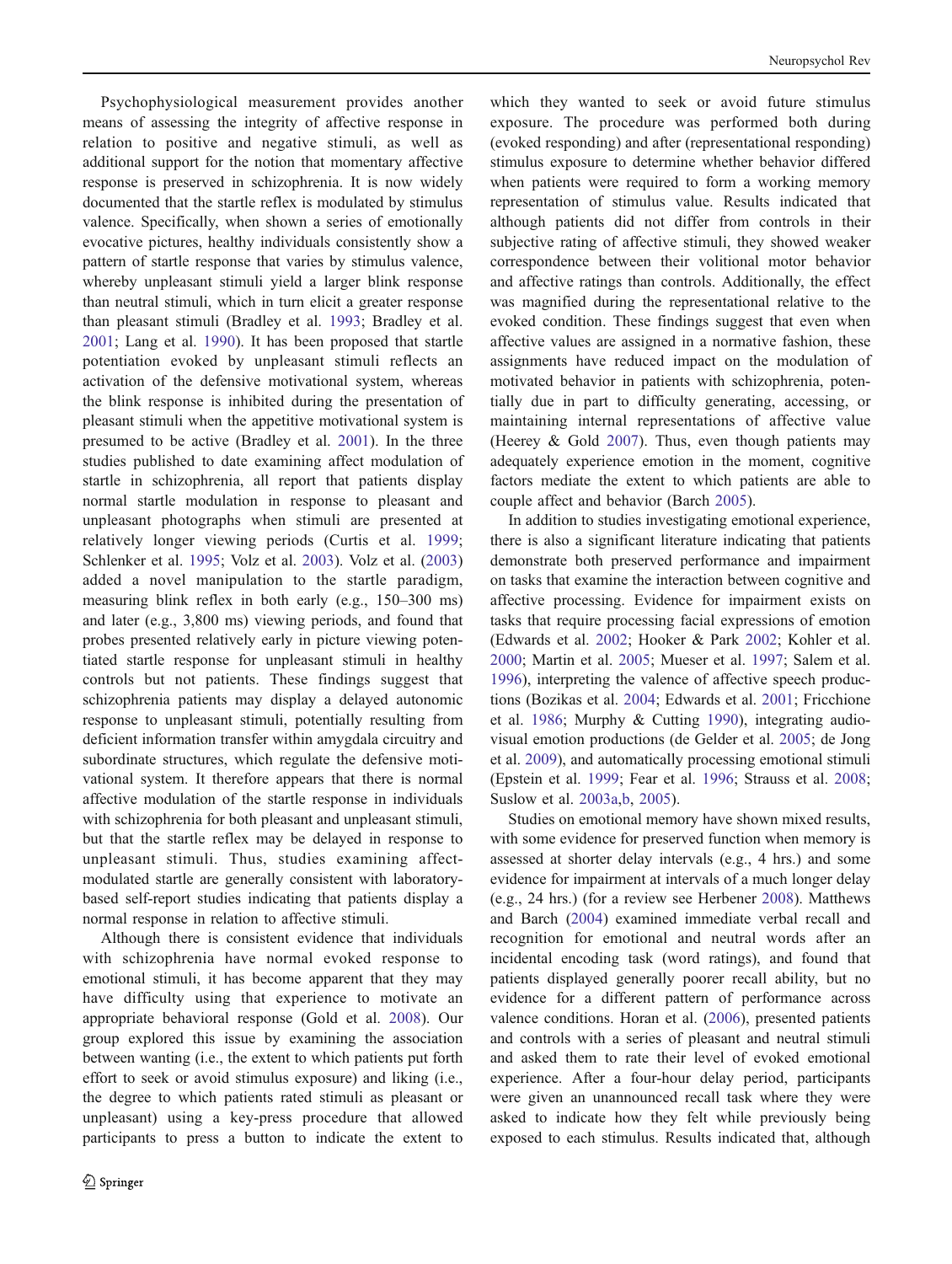substantially anhedonic as determined through clinical rating, patients did not report experiencing less positive emotion in the moment, nor did they recall their experience of the stimuli as being any less pleasant than they did at initial presentation. Contrary findings have been reported by Herbener et al. [\(2007](#page-14-0)) who presented patients and controls a series of positive, negative, and neutral images, required participants to indicate how emotionally intense each image made them feel, and then complete an unannounced recognition session after a 24-hour delay. Results indicated that although patients did not show an attenuated experience of positive emotion during initial stimulus exposure, they failed to show the same enhancement for positive stimuli that was found for controls after a 24-hour delay, ostensibly indicating a failure to integrate positive emotional experiences into the memory consolidation process. Herbener [\(2009](#page-14-0)) has followed-up on these findings with an implicit preference conditioning task, which associates different abstract stimulus patterns with different reward frequencies, and tested preference for the patterns both after an immediate and 24-hour delay. Immediately after training, both patients and controls showed a preference for selecting more frequently rewarded stimuli over less frequently rewarded stimuli; however, after the 24-hour delay, controls continued to prefer the more often rewarded patterns over the less rewarded ones, while patients did not. Thus, although findings in this area are mixed, there is evidence that patients are capable of initially learning and experiencing emotional stimuli appropriately, but that they are unable to retain this information in long-term memory after a 24-hour delay.

In summary, the literature on affective disturbance in schizophrenia provides striking evidence for areas of normality, as well as areas of impairment, thereby resembling the attention and reinforcement learning literatures discussed above. Given the consistent evidence of normal evoked emotional experience in schizophrenia, we speculate that it is unlikely that affective disturbances could be the mechanism that is responsible for the gross cognitive deficits documented in the neuropsychological literature. Further, as with the attention and reinforcement learning literatures, the evidence of areas of spared performance is inconsistent with the hypothesis that cognitive and affective processes in schizophrenia are simply impaired in an undifferentiated and generalized fashion.

# Discussion

The demonstration of islands of preserved performance in schizophrenia is important for several reasons. First, this type of evidence should serve to constrain the understand-

ing of the general cognitive deficit that has been amply documented in the neuropsychological literature: not every form of cognition is equally impaired in schizophrenia and some cognitive processes may function fairly normally. Further this type of evidence undermines the claim that patients generally perform poorly on tests due to inadequate effort: they don't always perform poorly. It may be tempting to dismiss some of this evidence as simply being the result of small underpowered studies, quirky paradigms, or plain bad luck in sampling. While possible, such explanations seem very unlikely. For example, the evidence for largely intact emotional experience comes from a large body of studies using a variety of converging methods. Our evidence for intact attentional selection for working memory storage came from four converging experiments, while evidence for intact speed of attention shifting has come from converging behavioral and electrophysiological experiments. The evidence suggesting relative sparing of aspects of gradual learning comes from multiple studies using very different methodologies. Thus, the evidence base for selective sparing is actually surprisingly large in certain areas, and given the "file-drawer" problem, we suspect it is much larger than it appears in the published literature.

Alternatively, one might dismiss the evidence as simply comprising of oddball, splinter-skills and abilities that are not terribly important for everyday cognitive function or irrelevant for current thinking about the nature of impairment in schizophrenia. In our view, it is difficult to justify such a blanket dismissal. Some of the abilities that appear to be spared in schizophrenia are in areas where many have argued for impairments. For example, we fully expected that patients would be unable to selectively encode for working memory storage hypothesizing that this type of goal-driven selection would be impaired as part of the broader executive control impairment thought to be characteristic of the illness. Indeed, we were motivated to do multiple experiments because the results from our initial experiment were so unexpected. However, the value of such unexpected findings is that it forces a greater degree of precision in conceptualizing the nature of cognitive impairment in schizophrenia and opens up new areas of experimental work. Similarly, the fact that some forms of gradual learning guided by reinforcement may be spared, as is evoked emotional responding, should serve to modify any straightforward linkage of amotivation and a disruption of reward sensitivity and ability to learn from outcomes. Minimally, the findings in these latter two areas suggest that impairments, if observed, are likely limited to distinct subpopulations of patients and are not characteristic of the illness per se. This evidence should also serve to constrain some of the biological explanations offered for the general deficit: it must be able to explain areas of sparing in a principled fashion.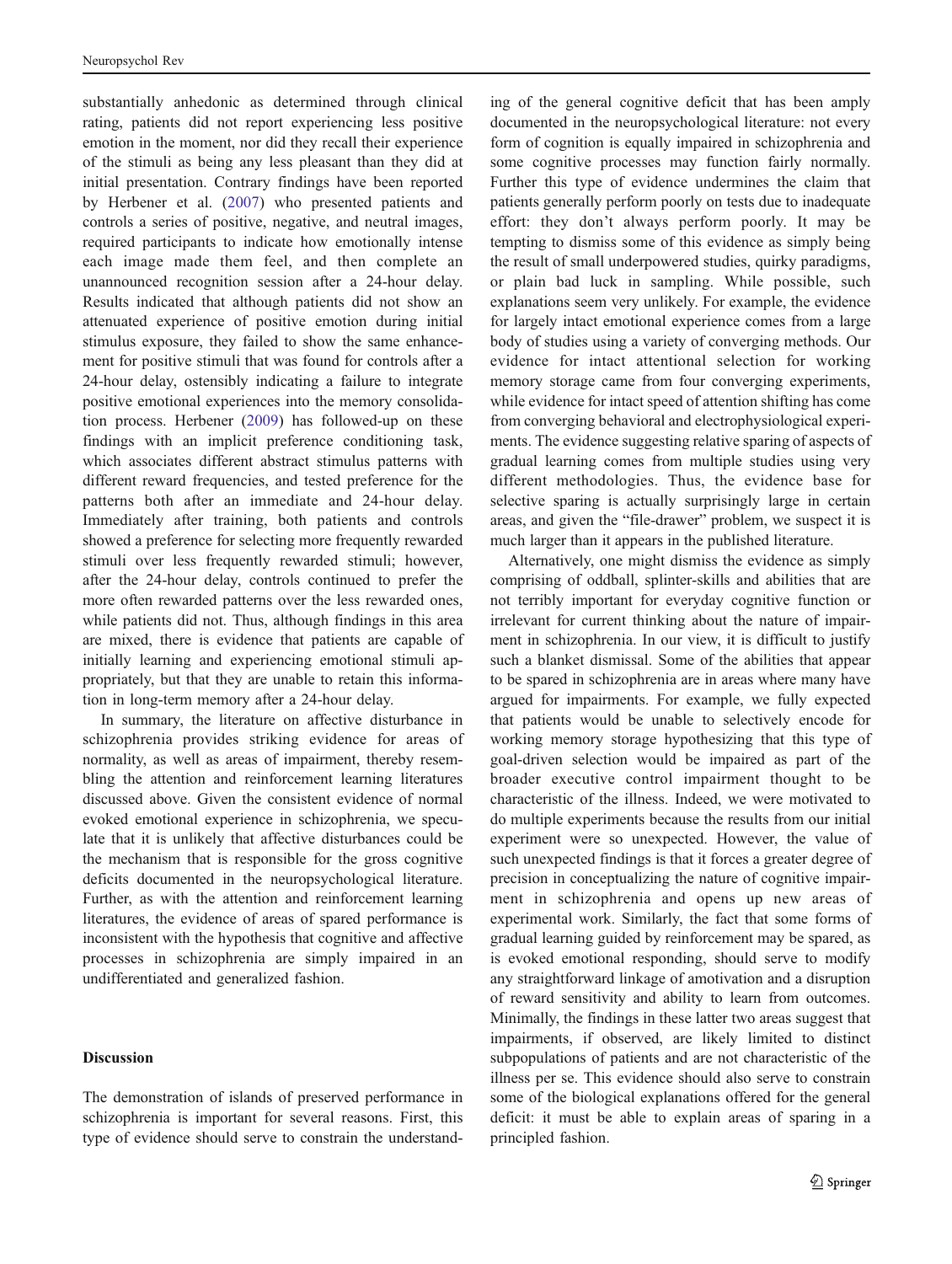Second, the appearance of the general deficit may be a function of assessment approach. That is, the general deficit appears to be a highly reliable and robust result when measurement approaches that have predominated in the clinical neuropsychological literature are used to evaluate cognitive function. By contrast, methods inspired by cognitive neuroscience appear more likely to yield evidence of selective impairments as well as areas of preserved function. Our focus here is on the possible implications of the observations of preserved function.

There may be an important signal about the nature of cognitive impairment in schizophrenia in these contrasting findings as a function of measurement approach. In many clinical neuropsychological tests, multiple cognitive processes are queried simultaneously. For example, in Digit Symbol type tasks, performance requires working memory of the symbol linked to the target response, shifts of visual attention through the series of cues, and programming and execution of the grapho-motor response. In addition, task performance requires substantial interference control to manage previously primed motor responses. These processes must be rapidly sequenced and coordinated. Impairment or slowing in any one of these processes, or the coordination of these processes could serve to degrade performance. Thus, in one task, requiring only a couple of minutes to administer, multiple processes, subserved by multiple, widely distributed neural systems are interrogated. This type of cognitive complexity characterizes many clinical neuropsychological tests. This likely serves to increase the sensitivity of these tests to detect many different types of impairments while simultaneously serving to reduce interpretive specificity, as it is not possible to isolate the role of any of the specific processes.

In contrast to common off the shelf clinical neuropsychological assessment methods that have been the mainstays of schizophrenia research, most cognitive neuroscience approaches strive to isolate specific functions, building upon the findings established in the experimental neuropsychological research tradition. This is achieved in a variety of ways. For example, in the Posner visual orienting paradigm the perceptual and response selection demands of the task are minimal, and the target luminance increment is salient and serves to attract attention in a largely automatic fashion, reducing the role of strategy differences between individuals that often emerge in less structured task environments. When queried this way, patients with schizophrenia appear to shift attention in a largely normative fashion, in marked contrast to results observed on the Trailmaking Test, often considered a measure of processing speed and attentional shifting. Trailmaking, however, assesses attentional shifting while also demanding working memory and graphomotor speed. This would suggest that the patient impairment on Trailmaking is likely attributable to impairments in these

later two processes, or the need to integrate the multiple processes that are involved in task performance.

A similar argument can be made on the nature of the processing speed impairment observed on Digit Symbol type tasks. Perhaps the simplest interpretation of this observed deficit is that it implies that multiple processes are slowed in schizophrenia. However, we have observed that the speed of attentional shifting, one of the key demands of the task, appears to be normal using both behavioral and electrophysiological methods (Luck et al. [2006\)](#page-15-0). Thus, it is simply not viable to assert that all processes involved in Digit Symbol are slowed. However, it is clearly the case that when many such processes need to be integrated behavioral slowing is marked.

While speculative, it appears that the need to integrate multiple distributed processing streams, many of which are being challenged by task demands, is a feature of many neuropsychological tasks. Without doubt, many cognitive neuroscience methods also assess multiple processing streams. However, most tasks are designed for maximizing stress specific processes while minimizing the challenge to other systems. Thus, the integrative challenge posed by the two methods appears to be different. When an impaired process is required, and specifically challenged, to meet a cognitive neuroscience task demand, impaired performance is to be expected. However, when an unimpaired process is isolated (such as speed of attention shifting, certain forms of reinforcement learning, or evoked emotional responsivity), and the role of other systems has been minimized, islands of preserved function, such as we documented above are likely to emerge. We acknowledge that the sparing of function in patients may not always be evident in fully normal performance levels. However, for patients to perform at even approximate normal levels is noteworthy and stands in sharp contrast to the magnitude of deficits encountered in the clinical neuropsychology literature.

If the cognitive impairments in schizophrenia are limited to focal processes, then there is every reason to be optimistic that the widespread adaptation of cognitive neuroscience methods will yield a new, more molecular understanding of the disorder. Indeed, the recent NIMH initiative to evaluate the translation of basic cognitive neuroscience paradigms for use as endpoints in clinical trials suggests that this perspective is at the leading edge of the field (Barch et al. [2009](#page-12-0)). Implicitly, the field has adopted the specific deficits have general consequences viewpont. However, if the illness more critically involves the ability to mobilize and coordinate widely distributed networks, then cognitive neuroscience methods are likely to miss the signal that has been amply documented using clinical neuropsychological methods, unless they specifically target such coordination demands. That is, many available clinical neuropsychological assessment approaches unintentionally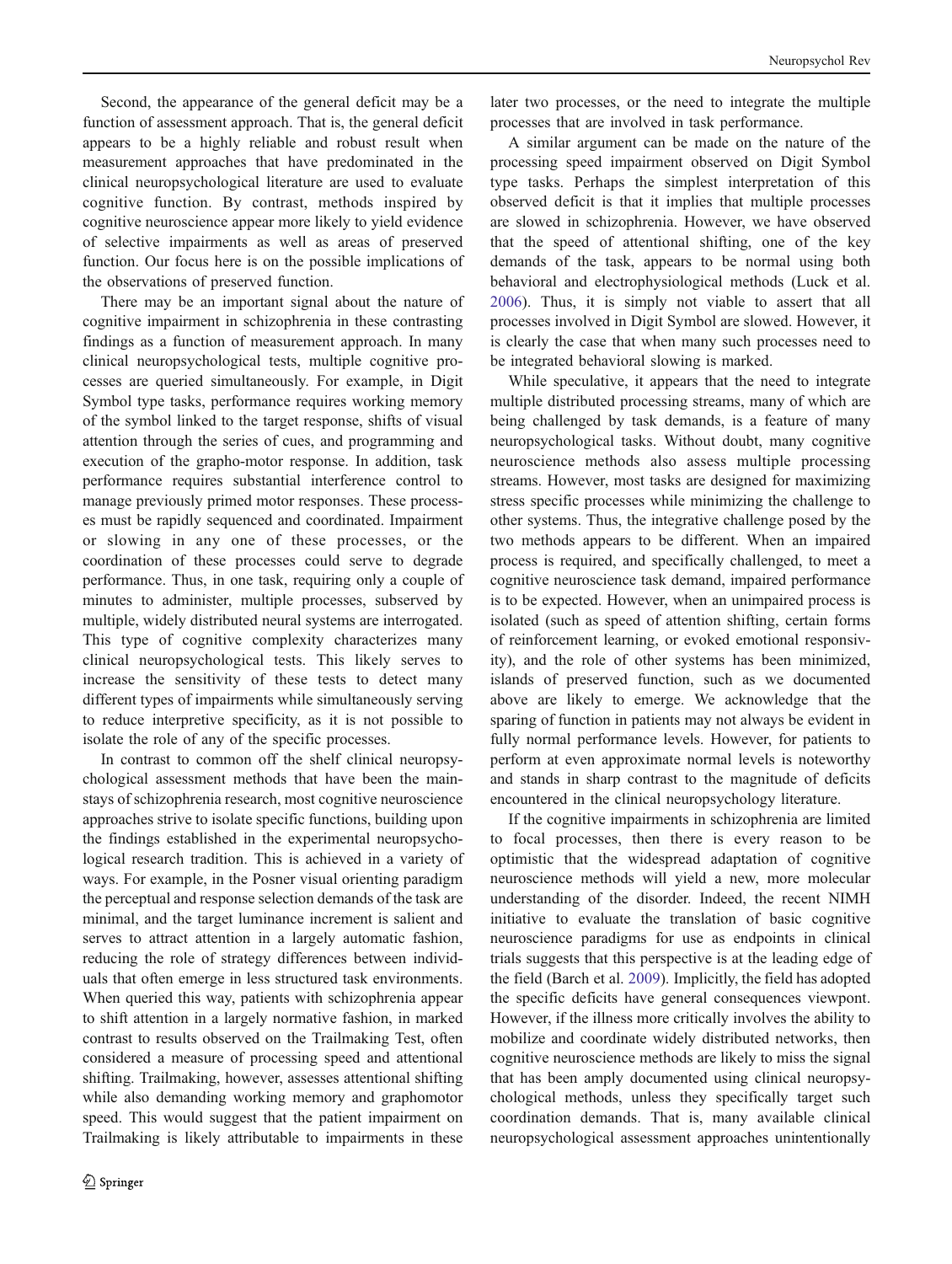<span id="page-12-0"></span>stress coordinated processing, whereas cognitive neuroscience methods typically seek to minimize this demand. Interestingly, there may be one important exception to this formulation. The cognitive control functions of the prefrontal cortex are necessarily implemented through the modulation of other cognitive systems. That is, cognitive control necessarily requires the coordination of widely distributed networks. Thus, it is possible that the appearance of a specific, focal deficit in prefrontal control systems, a deficit that is the focus of much contemporary research, could actually be the result of a far more general problem. To use a metaphor, cognitive control deficits could simply be the visible tip of a much larger cognitive coordination iceberg (Phillips & Silverstein [2003\)](#page-16-0). In essence, a deficit in broader cognitive coordination could easily be most manifest as a failure in prefrontal control processing, or be the manifest evidence of subtle impairments in multiple cognitive processes (Goldberg & Bilder [1987](#page-14-0)). Alternatively, prefrontal control deficits might be truly a specific deficit with general consequences, affecting the ability to coordinate distributed processing streams, and it will take further research to decide between these accounts (Yoon et al. [2008](#page-17-0)).

After the last decades of research on cognitive dysfunction in schizophrenia, the catalog of impairments documented in the literature is voluminous and the significance and specificity of additional entries to the catalog are increasingly difficult to evaluate. We do not mean to suggest that the pursuit of evidence of specific and differential impairments using methods that could support such claims is unimportant or may not provide new leverage on understanding the disorder. However, it is our view that documenting areas of preserved cognitive function in schizophrenia may be more theoretically informative than simply enlarging the catalog of deficits. Areas of normal performance present a difficult interpretive challenge in light of the number and magnitude of impairments documented in the literature, and may serve to lead to more precise hypotheses about the nature of cognitive impairment in schizophrenia. Expanding the catalog of preserved function in schizophrenia can serve a clear useful role in establishing the inconvenient findings that are in need of explanation, and serve as powerful constraints on the translation of the clinical implications of biological and genetic findings. Further, accounting for such findings will require a greater degree of theoretical precision than is common in the current literature. Any theory that can generate testable and falsifiable hypotheses about areas of spared and impaired function could help push the field in a principled fashion. While difficult to test with available methods, we hypothesize that the apparent contradiction between evidence of generalized dysfunction that emerges from the clinical neuropsychological tradition and the emerging evidence for a mix of spared and impaired

functions that is coming from cognitive neuroscience inspired methods may reflect the different demands these two assessment approaches put on the need to coordinate the function of different processing streams—a demand maximized in the former and minimized in the latter approach. It appears that the illness-related deficit emerges most reliably when the demand for coordination is maximized. To test this idea, it will be necessary to develop novel experimental methods that can operationalize and parametrically vary this construct in an explicit fashion. Thus, it appears likely that an inference that emerges from the clinical neuropsychological tradition will require the use of novel methods from cognitive neuroscience to be empirically validated.

#### References

- Aleman, A., Hijman, R., de Haan, E. H., & Kahn, R. S. (1999). Memory impairment in schizophrenia: a meta-analysis. The American Journal of Psychiatry, 156, 1358–1366.
- Ashby, F. G., Noble, S., Filoteo, J. V., Waldron, E. M., & Ell, S. W. (2003). Category learning deficits in Parkinson's disease. Neuropsychology, 17, 115–124. doi:[10.1037/0894-4105.17.1.115.](http://dx.doi.org/10.1037/0894-4105.17.1.115)
- Atallah, H. E., Frank, M. J., & O'Reilly, R. C. (2004). Hippocampus, cortex, and basal ganglia: insights from computational models of complementary learning systems. Neurobiology of Learning and Memory, 82, 253–267. doi[:10.1016/j.nlm.2004.06.004.](http://dx.doi.org/10.1016/j.nlm.2004.06.004)
- Baddeley, A. D. (1986). Working memory. Oxford: UK.
- Barch, D. M., Carter, C. S., Arnsten, A., Buchanan, R. W., Cohen, J. D., Geyer, M., et al. (2009). Selecting Paradigms From Cognitive Neuroscience for Translation into Use in Clinical Trials: Proceedings of the Third CNTRICS Meeting. Schizophrenia Bulletin, 35, 109–114. doi:[10.1093/schbul/sbn163](http://dx.doi.org/10.1093/schbul/sbn163).
- Barch, D. M., Yodkovik, N., Sypher-Locke, H., & Hanewinkel, M. (2008). Intrinsic motivation in schizophrenia: relationships to cognitive function, depression, anxiety, and personality. Journal of Abnormal Psychology, 117, 776–787. doi[:10.1037/a0013944.](http://dx.doi.org/10.1037/a0013944)
- Barch, D. M., & Smith, E. (2008). The cognitive neuroscience of working memory: relevance to CNTRICS and schizophrenia. Biological Psychiatry, 64, 11–17. doi:[10.1016/j.biopsych.2008.03.003](http://dx.doi.org/10.1016/j.biopsych.2008.03.003).
- Barch, D. M. (2005). The relationships among cognition, motivation, and emotion in schizophrenia: How much and how little we know. Schizophrenia Bulletin, 31, 875–881. doi[:10.1093/schbul/sbi040.](http://dx.doi.org/10.1093/schbul/sbi040)
- Bechara, A., Damasio, A. R., Damasio, H., & Anderson, S. W. (1994). Insensitivity to future consequences following damage to human prefrontal cortex. Cognition, 50, 7–15. doi[:10.1016/0010-0277](http://dx.doi.org/10.1016/0010-0277(94)90018-3) [\(94\)90018-3.](http://dx.doi.org/10.1016/0010-0277(94)90018-3)
- Beninger, R. J., Wasserman, J., Zanibbi, K., Charbonneau, D., Mangels, J., & Beninger, B. V. (2003). Typical and atypical antipsychotic medications differentially affect two nondeclarative memory tasks in schizophrenic patients: a double dissociation. Schizophrenia Research, 61, 281–292. doi:[10.1016/S0920-9964\(02\)00315-8.](http://dx.doi.org/10.1016/S0920-9964(02)00315-8)
- Bozikas, V. P., Kosmidis, M. H., Anezoulaki, D., Giannakou, M., & Karavatos, A. (2004). Relationship of affect recognition with psychopathology and cognitive performance in schizophrenia. Journal of the International Neuropsychological Society, 10(4), 549–558. doi[:10.1017/S1355617704104074.](http://dx.doi.org/10.1017/S1355617704104074)
- Bradley, M. M., Codispoti, M., Cuthbert, B. N., & Lang, P. J. (2001). Emotion and motivation I: defensive and appetitive reactions in picture processing. Emotion (Washington, D.C.), 1, 276–298.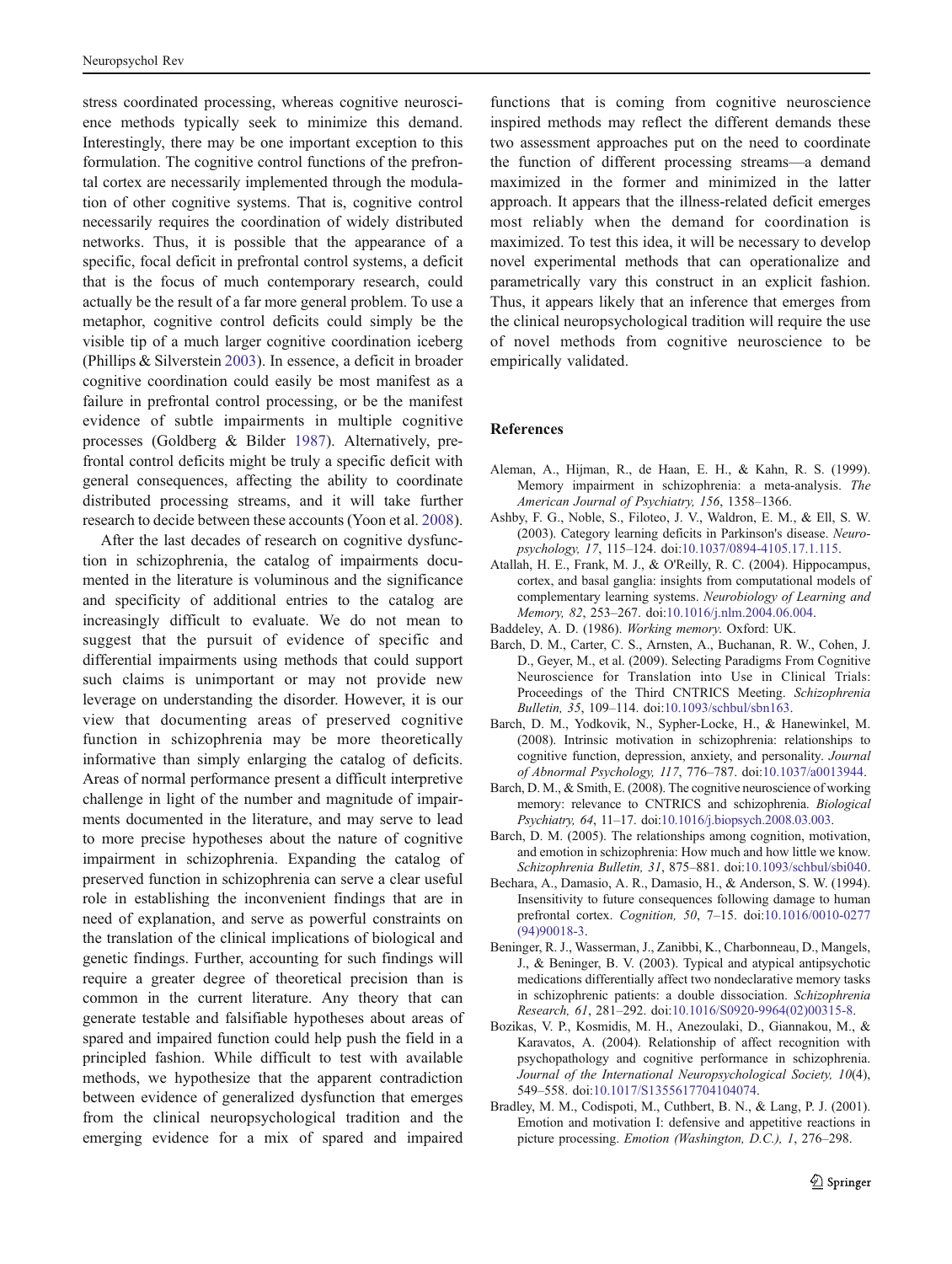- <span id="page-13-0"></span>Bradley, M. M., Lang, P. J., & Cuthbert, B. N. (1993). Emotion, novelty, and the startle reflex: habituation in humans. Behavioral Neuroscience, 107, 970–980. doi:[10.1037/0735-7044.](http://dx.doi.org/10.1037/0735-7044.107.6.970) [107.6.970](http://dx.doi.org/10.1037/0735-7044.107.6.970).
- Buchsbaum, M. S., Haier, R. J., Potkin, S. G., Nuechterlein, K., Bracha, H. S., Katz, M., et al. (1992). Frontostriatal disorder of cerebral metabolism in never-medicated schizophrenics. Archives of General Psychiatry, 49, 935–942.
- Bustillo, J. R., Thaker, G., Buchanan, R. W., Moran, M., Kirkpatrick, B., & Carpenter, W. T., Jr. (1997). Visual information-processing impairments in deficit and nondeficit schizophrenia. The American Journal of Psychiatry, 154, 647–654.
- Bylsma, F. W., Brandt, J., & Strauss, M. E. (1990). Aspects of procedural memory are differentially impaired in Huntington's disease. Archives of Clinical Neuropsychology, 5, 287–297.
- Carter, C. S., Robertson, L. C., Chaderjian, M. R., Celaya, L. J., & Nordahl, T. E. (1992). Attentional asymmetry in schizophrenia: controlled and automatic processes. Biological Psychiatry, 31, 909–918. doi[:10.1016/0006-3223\(92\)90117-I](http://dx.doi.org/10.1016/0006-3223(92)90117-I).
- Carter, C. S., Robertson, L. C., Chaderjian, M. R., O'Shora-Celaya, L., & Nordahl, T. E. (1994). Attentional asymmetry in schizophrenia: the role of illness subtype and symptomatology. Progress in Neuro-Psychopharmacology & Biological Psychiatry, 18, 661– 683. doi[:10.1016/0278-5846\(94\)90075-2.](http://dx.doi.org/10.1016/0278-5846(94)90075-2)
- Cautin, R. L. (2008). David Shakow and schizophrenia research at Worcester State Hospital: the roots of the scientist-practitioner model. Journal of the History of the Behavioral Sciences, 44, 219–237. doi[:10.1002/jhbs.20312](http://dx.doi.org/10.1002/jhbs.20312).
- Cepeda, C., Wu, N., André, V. M., Cummings, D. M., & Levine, M. S. (2007). The corticostriatal pathway in Huntington's disease. Progress in Neurobiology, 81, 253–271. doi[:10.1016/j.pneurobio.](http://dx.doi.org/10.1016/j.pneurobio.2006.11.001) [2006.11.001.](http://dx.doi.org/10.1016/j.pneurobio.2006.11.001)
- Chapman, L. J., Chapman, J. P., & Raulin, M. L. (1976). Scales for physical and social anhedonia. Journal of Abnormal Psychology, 85, 374–382. doi:[10.1037/0021-843X.85.4.374.](http://dx.doi.org/10.1037/0021-843X.85.4.374)
- Chen, J., Lipska, B. K., & Weinberger, D. R. (2006). Genetic mouse models of schizophrenia: from hypothesis-based to susceptibility gene-based models. Biological Psychiatry, 59, 1180–1188. doi:[10.1016/j.biopsych.2006.02.024.](http://dx.doi.org/10.1016/j.biopsych.2006.02.024)
- Cohen, J. D., Barch, D. M., Carter, C., & Servan-Schreiber, D. (1999). Context-processing deficits in schizophrenia: converging evidence from three theoretically motivated cognitive tasks. Journal of Abnormal Psychology, 108, 120–133. doi:[10.1037/0021-](http://dx.doi.org/10.1037/0021-843X.108.1.120) [843X.108.1.120.](http://dx.doi.org/10.1037/0021-843X.108.1.120)
- Cohen, A.S., & Minor, K.S. (2009). Emotional Experience in Schizophrenia patients revisited: Meta-analysis of laboratory studies. Schizophrenia Bulletin.
- Corlett, P. R., Murray, G. K., Honey, G. D., Aitken, M. R., Shanks, D. R., Robbins, T. W., et al. (2007). Disrupted prediction-error signal in psychosis: evidence for an associative account of delusions. Brain, 130, 2387–2400. doi[:10.1093/brain/awm173](http://dx.doi.org/10.1093/brain/awm173).
- Curtis, C. E., Lebow, B., Lake, D. S., Katsanis, J., & Iacono, W. G. (1999). Acoustic startle reflex in schizophrenia patients and their first-degree relatives: evidence of normal emotional modulation. Psychophysiology, 36, 469–475. doi[:10.1017/S0048577299980757.](http://dx.doi.org/10.1017/S0048577299980757)
- Danion, J. M., Meulemans, T., Kauffmann-Muller, F., & Vermaat, H. (2001). Intact implicit learning in schizophrenia. The American Journal of Psychiatry, 158, 944–948.
- de Gelder, B., Vroomen, J., de Jong, S. J., Masthoff, E. D., Trompenaars, F. J., & Hodiamont, P. (2005). Multisensory integration of emotional faces and voices in schizophrenics. Schizophrenia Research, 72, 195–203. doi[:10.1016/j.schres.2004.02.013.](http://dx.doi.org/10.1016/j.schres.2004.02.013)
- de Jong, J. J., Hodiamont, P. P., Van den Stock, J., & de Gelder, B. (2009). Audiovisual emotion recognition in schizophrenia: reduced integration of facial and vocal affect. Schizophrenia Research, 107, 286–293.
- Dickinson, D., Ramsey, M. E., & Gold, J. M. (2007). Overlooking the obvious: a meta-analytic comparison of digit symbol coding tasks and other cognitive measures in schizophrenia. Archives of General Psychiatry, 64, 532–542. doi[:10.1001/archpsyc. 64.5.532.](http://dx.doi.org/10.1001/archpsyc.64.5.532)
- Edwards, J., Jackson, H. J., & Pattison, P. E. (2002). Emotion recognition via facial expression and affective prosody in schizophrenia: A methodological review. Clinical Psychology Review, 22, 789–832. doi[:10.1016/S0272-7358\(02\)00130-7](http://dx.doi.org/10.1016/S0272-7358(02)00130-7).
- Edwards, J., Pattison, P. E., Jackson, H. J., & Wales, R. J. (2001). Facial affect and affective prosody recognition in first-episode schizophrenia. Schizophrenia Research, 48(2), 235–253. doi:[10.1016/S0920-9964\(00\)00099-2.](http://dx.doi.org/10.1016/S0920-9964(00)00099-2)
- Egan, M. F., Goldberg, T. E., Gscheidle, T., Weirich, M., Rawlings, R., Hyde, T. M., et al. (2001). Relative risk for cognitive impairments in siblings of patients with schizophrenia. Biological Psychiatry, 50, 98–107. doi:[10.1016/S0006-3223\(01\)01133-7.](http://dx.doi.org/10.1016/S0006-3223(01)01133-7)
- Elahipanah, A., Christensen, B. K., & Reingold, E. M. (2008). Visual selective attention among persons with schizophrenia: The distractor ratio effect. Schizophrenia Research, 105, 61–67. doi:[10.1016/j.schres.2008.05.001](http://dx.doi.org/10.1016/j.schres.2008.05.001).
- Epstein, J., Stern, E., & Silbersweig, D. (1999). Mesolimbic activity associated with psychosis in schizophrenia: Symptom-specific PET studies. In J. F. McGinty (Ed.), Advancing from the ventral striatum to the extended amygdala: Implications for neuropsychiatry and drug use: In honor of Lennart Heimer (pp. 562–574). New York, NY: New York Academy of Sciences.
- Exner, C., Boucsein, K., Degner, D., & Irle, E. (2006). Statedependent implicit learning deficit in schizophrenia: evidence from 20-month follow-up. Psychiatry Research, 142, 39–52. doi:[10.1016/j.psychres.2005.09.019.](http://dx.doi.org/10.1016/j.psychres.2005.09.019)
- Farkas, M., Polgar, P., Kelemen, O., Rethelyi, J., Bitter, I., Myers, C. E., et al. (2008). Associative learning in deficit and nondeficit schizophrenia. Neuroreport, 19, 55–58. doi:[10.1097/](http://dx.doi.org/10.1097/WNR.0b013e3282f2dff6) [WNR.0b013e3282f2dff6](http://dx.doi.org/10.1097/WNR.0b013e3282f2dff6).
- Fear, C., Sharp, H., & Healy, D. (1996). Cognitive processes in delusional disorders. The British Journal of Psychiatry, 168, 61– 67. doi[:10.1192/bjp. 168.1.61](http://dx.doi.org/10.1192/bjp. 168.1.61).
- Foerde, K., Poldrack, R. A., Khan, B. J., Sabb, F. W., Bookheimer, S. Y., Bilder, R. M., et al. (2008). Selective corticostriatal dysfunction in schizophrenia: examination of motor and cognitive skill learning. Neuropsychology, 22, 100–109. doi[:10.1037/](http://dx.doi.org/10.1037/0894-4105.22.1.100) [0894-4105.22.1.100](http://dx.doi.org/10.1037/0894-4105.22.1.100).
- Foussias, G., & Remington, G.(2008). Negative Symptoms in Schizophrenia: Avolition and Occam's Razor. Schizophrenia Bulletin.
- Frank, M. J., Moustafa, A. A., Haughey, H. M., Curran, T., & Hutchison, K. E. (2007). Genetic triple dissociation reveals multiple roles for dopamine in reinforcement learning. *Proceed*ings of the National Academy of Sciences of the United States of America, 104, 16311–16316. doi:[10.1073/pnas.0706111104.](http://dx.doi.org/10.1073/pnas.0706111104)
- Frank, M. J., & O'Reilly, R. C. (2006). A mechanistic account of striatal dopamine function in cognition: Psychopharmacological studies with cabergoline and haloperidol. Behavioral Neuroscience, 120, 497–517. doi[:10.1037/0735-7044.120.3.497.](http://dx.doi.org/10.1037/0735-7044.120.3.497)
- Frank, M. J., Seeberger, L. C., & O'Reilly, R. C. (2004). By carrot or by stick: cognitive reinforcement learning in parkinsonism. Science, 306, 1940–1943. doi:[10.1126/science.1102941.](http://dx.doi.org/10.1126/science.1102941)
- Fricchione, G., Sedler, M. J., & Shukla, S. (1986). Aprosodia in eight schizophrenic patients. American Journal of Psychiatry, 143, 1457–9145.
- Fuller, R. L., Luck, S. J., Braun, E. L., Robinson, B. M., McMahon, R. P., & Gold, J. M. (2006). Impaired control of visual attention in schizophrenia. Journal of Abnormal Psychology, 115, 266– 275. doi[:10.1037/0021-843X.115.2.266](http://dx.doi.org/10.1037/0021-843X.115.2.266).
- Gabrieli, J. D., Stebbins, G. T., Singh, J., Willingham, D. B., & Goetz, C. G. (1997). Intact mirror-tracing and impaired rotary-pursuit skill learning in patients with Huntington's disease: evidence for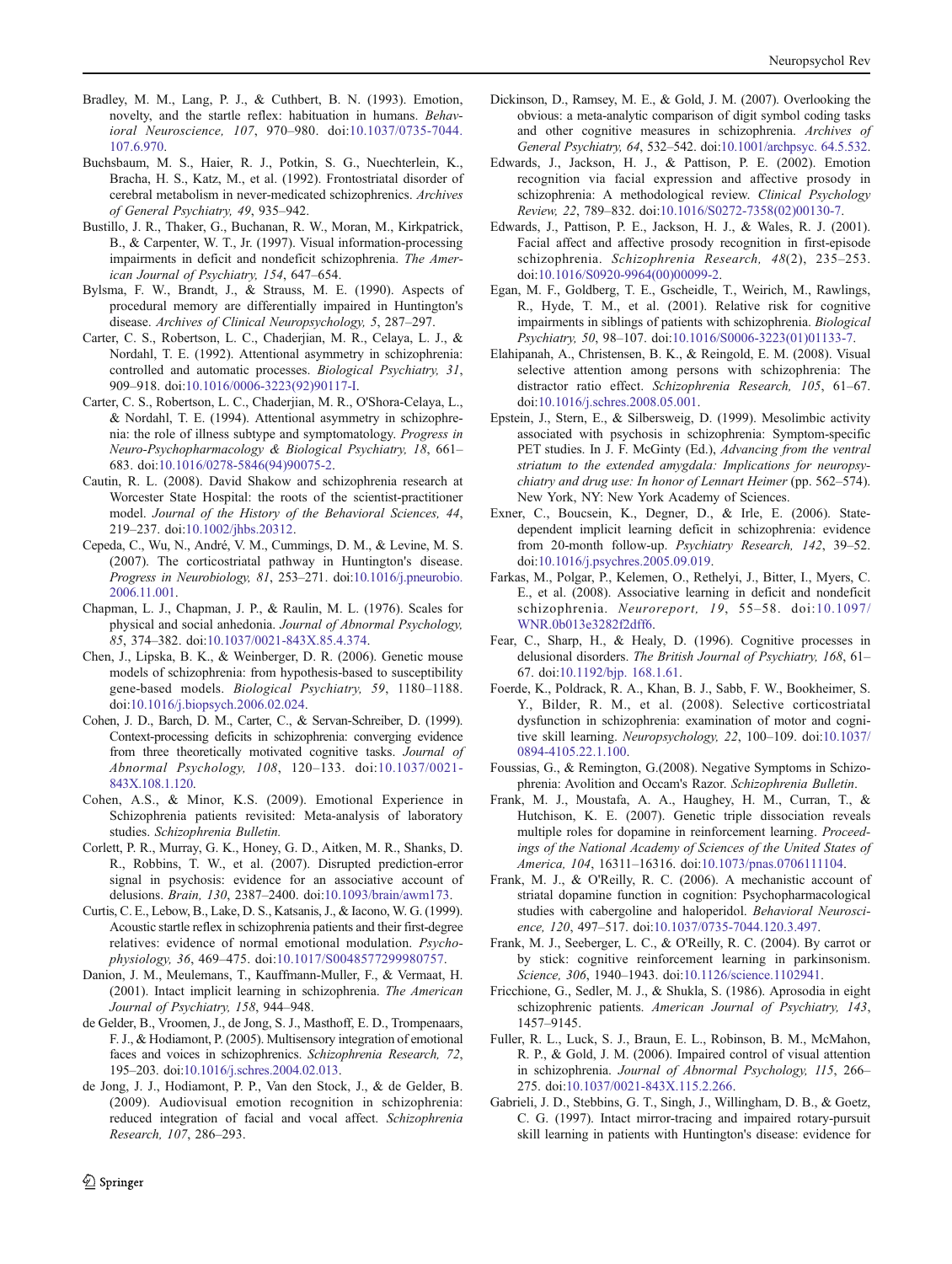<span id="page-14-0"></span>dissociable memory systems in skill learning. Neuropsychology, 11, 272–281. doi:[10.1037/0894-4105.11.2.272.](http://dx.doi.org/10.1037/0894-4105.11.2.272)

- Gluck, M. A., Shohamy, D., & Myers, C. (2002). How do people solve the "weather prediction" task?: individual variability in strategies for probabilistic category learning. Learning & Memory (Cold Spring Harbor, N.Y.), 9, 408–418. doi:[10.1101/lm.45202](http://dx.doi.org/10.1101/lm.45202).
- Gold, J. M., Bish, J. A., Iannone, V. N., Hobart, M. P., Queern, C. A., & Buchanan, R. W. (2000). Effects of contextual processing on visual conditional associative learning in schizophrenia. Biological Psychiatry, 48, 406–414. doi:[10.1016/S0006-3223\(00\)00930-6.](http://dx.doi.org/10.1016/S0006-3223(00)00930-6)
- Gold, J. M., Waltz, J. A., Prentice, K. J., Morris, S. E., & Heerey, E. A. (2008). Reward Processing in Schizophrenia: A Deficit in the Representation of Value. Schizophrenia Bulletin, 34, 835–847. doi:[10.1093/schbul/sbn068](http://dx.doi.org/10.1093/schbul/sbn068).
- Gold, J. M. (2004). Cognitive deficits as treatment targets in schizophrenia. Schizophrenia Research, 72, 21–28. doi:[10.1016/](http://dx.doi.org/10.1016/j.schres.2004.09.008) [j.schres.2004.09.008](http://dx.doi.org/10.1016/j.schres.2004.09.008).
- Gold, J. M., Fuller, R. L., Robinson, B. M., Braun, E. L., & Luck, S. J. (2007). Impaired top-down control of visual search in schizophrenia. Schizophrenia Research, 94, 148–155. doi:[10.1016/j.schres.2007.04.023](http://dx.doi.org/10.1016/j.schres.2007.04.023).
- Gold, J. M., Fuller, R. L., Robinson, B. M., McMahon, R. P., Braun, E. L., & Luck, S. J. (2006). Intact attentional control of working memory encoding in schizophrenia. Journal of Abnormal Psychology, 115, 658–673. doi[:10.1037/0021-843X.115.4.658](http://dx.doi.org/10.1037/0021-843X.115.4.658).
- Gold, J. M., Randolph, C., Coppola, R., Carpenter, C. J., Goldberg, T. E., & Weinberger, D. R. (1992). Visual orienting in schizophrenia. Schizophrenia Research, 7, 203–209. doi[:10.1016/0920-](http://dx.doi.org/10.1016/0920-9964(92)90013-U) [9964\(92\)90013-U.](http://dx.doi.org/10.1016/0920-9964(92)90013-U)
- Goldberg, E., & Bilder, R. M. (1987). The frontal lobes and hierarchic organization of cognitive control. In E. Perecman (Ed.), The Frontal Lobes Revisited (pp. 159–187). New York: IRBN Press.
- Goldberg, T. E., Torrey, E. F., Gold, J. M., Ragland, J. D., Bigelow, L. B., & Weinberger, D. R. (1993). Learning and memory in monozygotic twins discordant for schizophrenia. Psychological Medicine, 23, 71–85.
- Goldberg, T. E., Weinberger, D. R., Berman, K. F., Pliskin, N. H., & Podd, M. H. (1987). Further evidence for dementia of the prefrontal type in schizophrenia? A controlled study of teaching the Wisconsin Card Sorting Test. Archives of General Psychiatry, 44, 1008–1014.
- Gouzoulis-Mayfrank, E., Balke, M., Hajsamou, S., Ruhrmann, S., Schultze-Lutter, F., Daumann, J., et al. (2007). Orienting of attention in unmedicated patients with schizophrenia, prodromal subjects and healthy relatives. Schizophrenia Research, 97, 35– 42. doi[:10.1016/j.schres.2007.06.028.](http://dx.doi.org/10.1016/j.schres.2007.06.028)
- Gouzoulis-Mayfrank, E., Heekeren, K., Voss, T., Moerth, D., Thelen, B., & Meincke, U. (2004). Blunted inhibition of return in schizophrenia-evidence from a longitudinal study. Progress in Neuro-Psychopharmacology & Biological Psychiatry, 28, 389– 396. doi[:10.1016/j.pnpbp.2003.11.010.](http://dx.doi.org/10.1016/j.pnpbp.2003.11.010)
- Green, M. F., Kern, R. S., Braff, D. L., & Mintz, J. (2000). Neurocognitive deficits and functional outcome in schizophrenia: are we measuring the "right stuff"? Schizophrenia Bulletin, 26, 119–136.
- Gur, R. E., Cowell, P. E., Latshaw, A., Turetsky, B. I., Grossman, R. I., Arnold, S. E., et al. (2000). Reduced dorsal and orbital prefrontal gray matter volumes in schizophrenia. Archives of General Psychiatry, 57, 761–768. doi:[10.1001/archpsyc.57.8.761](http://dx.doi.org/10.1001/archpsyc.57.8.761).
- Gur, R. E., Turetsky, B. I., Cowell, P. E., Finkelman, C., Maany, V., Grossman, R. I., et al. (2000). Temporolimbic volume reductions in schizophrenia. Archives of General Psychiatry, 57, 769–775. doi:[10.1001/archpsyc.57.8.769](http://dx.doi.org/10.1001/archpsyc.57.8.769).
- Harris, M. S., Reilly, J. L., Keshavan, M. S., & Sweeney, J. A. (2006). Longitudinal studies of antisaccades in antipsychotic-naive firstepisode schizophrenia. Psychological Medicine, 36, 485–494. doi:[10.1017/S0033291705006756.](http://dx.doi.org/10.1017/S0033291705006756)
- Heckers, S. (2001). Neuroimaging studies of the hippocampus in schizophrenia. Hippocampus, 11, 520–528. doi:[10.1002/](http://dx.doi.org/10.1002/hipo.1068) [hipo.1068.](http://dx.doi.org/10.1002/hipo.1068)
- Heerey, E. A., Bell-Warren, K. R., & Gold, J. M. (2008). Decision-Making Impairments in the Context of Intact Reward Sensitivity in Schizophrenia. Biological Psychiatry, 64, 62–69. doi[:10.1016/](http://dx.doi.org/10.1016/j.biopsych.2008.02.015) [j.biopsych.2008.02.015](http://dx.doi.org/10.1016/j.biopsych.2008.02.015).
- Heerey, E. A., & Gold, J. M. (2007). Patients with schizophrenia demonstrate dissociation between affective experience and motivated behavior. Journal of Abnormal Psychology, 116, 268–278. doi[:10.1037/0021-843X.116.2.268](http://dx.doi.org/10.1037/0021-843X.116.2.268).
- Heinrichs, R. W., & Zakzanis, K. K. (1998). Neurocognitive deficit in schizophrenia: a quantitative review of the evidence. Neuropsychology, 12, 426–445. doi:[10.1037/0894-4105.12.3.426](http://dx.doi.org/10.1037/0894-4105.12.3.426).
- Henry, J. D., & Crawford, J. R. (2005). A meta-analytic review of verbal fluency deficits in schizophrenia relative to other neurocognitive deficits. Cognitive Neuropsychiatry, 10, 1–33. doi:[10.1080/13546800344000309.](http://dx.doi.org/10.1080/13546800344000309)
- Herbener, E. S. (2008). Emotional memory in schizophrenia. Schizophrenia Bulletin, 34, 875–887. doi[:10.1093/schbul/sbn081.](http://dx.doi.org/10.1093/schbul/sbn081)
- Herbener, E.S. (2009). Impairment in Long-Term Retention of Preference Conditioning in Schizophrenia. Biological Psychiatry.
- Herbener, E. S., Rosen, C., & Khine, T. (2007). Failure of Positive but Not Negative Emotional Valence to Enhance Memory in Schizophrenia. Journal of Abnormal Psychology, 116, 43–55. doi:[10.1037/0021-843X.116.1.43.](http://dx.doi.org/10.1037/0021-843X.116.1.43)
- Hogarty, G. E., Flesher, S., Ulrich, R., Carter, M., Greenwald, D., Pogue-Geile, M., et al. (2004). Cognitive enhancement therapy for schizophrenia: effects of a 2-year randomized trial on cognition and behavior. Archives of General Psychiatry, 61, 866–876. doi[:10.1001/archpsyc.61.9.866.](http://dx.doi.org/10.1001/archpsyc.61.9.866)
- Hooker, C., & Park, S. (2002). Emotion processing and its relationship to social functioning in schizophrenia patients. Psychiatry Research, 112, 41–50.
- Horan, W. P., Green, M. F., Knowlton, B. J., Wynn, J. K., Mintz, J., & Nuechterlein, K. H. (2008). Impaired implicit learning in schizophrenia. Neuropsychology, 22, 606–617. doi[:10.1037/](http://dx.doi.org/10.1037/a0012602) [a0012602](http://dx.doi.org/10.1037/a0012602).
- Horan, W. P., Green, M. F., Kring, A. M., & Nuechterlein, K. H. (2006). Does Anhedonia in Schizophrenia Reflect Faulty Memory for Subjectively Experienced Emotions? Journal of Abnormal Psychology, 115, 496–508. doi[:10.1037/0021-843X.115.3.496](http://dx.doi.org/10.1037/0021-843X.115.3.496).
- Hutton, S. B., & Ettinger, U. (2006). The antisaccade task as a research tool in psychopathology: a critical review. Psychophysiology, 43, 302–313. doi[:10.1111/j.1469-8986.2006.00403.x.](http://dx.doi.org/10.1111/j.1469-8986.2006.00403.x)
- Kemali, D., Maj, M., Galderisi, S., Monteleone, P., & Mucci, A. (1987). Conditional associative learning in drug-free schizophrenic patients. Neuropsychobiology, 17, 30–34. doi[:10.1159/](http://dx.doi.org/10.1159/000118337) [000118337.](http://dx.doi.org/10.1159/000118337)
- Keri, S., Kelemen, O., Benedek, G., & Janka, Z. (2001). Intact prototype learning in schizophrenia. Schizophrenia Research, 52, 261–264. doi[:10.1016/S0920-9964\(00\)00092-X](http://dx.doi.org/10.1016/S0920-9964(00)00092-X).
- Keri, S., Kelemen, O., Szekeres, G., Bagoczky, N., Erdelyi, R., Antal, A., et al. (2000). Schizophrenics know more than they can tell: probabilistic classification learning in schizophrenia. Psychological Medicine, 30, 149–155. doi[:10.1017/S0033291799001403](http://dx.doi.org/10.1017/S0033291799001403).
- Keri, S., Nagy, O., Kelemen, O., Myers, C. E., & Gluck, M. A. (2005). Dissociation between medial temporal lobe and basal ganglia memory systems in schizophrenia. Schizophrenia Research, 77, 321–328. doi:[10.1016/j.schres.2005.03.024](http://dx.doi.org/10.1016/j.schres.2005.03.024).
- Kern, R. S., Green, M. F., & Wallace, C. J. (1997). Declarative and procedural learning in schizophrenia: A test of the integrity of divergent memory systems. Cognitive Neuropsychiatry, 2, 39–50. doi:[10.1080/135468097396405](http://dx.doi.org/10.1080/135468097396405).
- Kerns, J. G., Nuechterlein, K. H., Braver, T. S., & Barch, D. M. (2008). Executive functioning component mechanisms and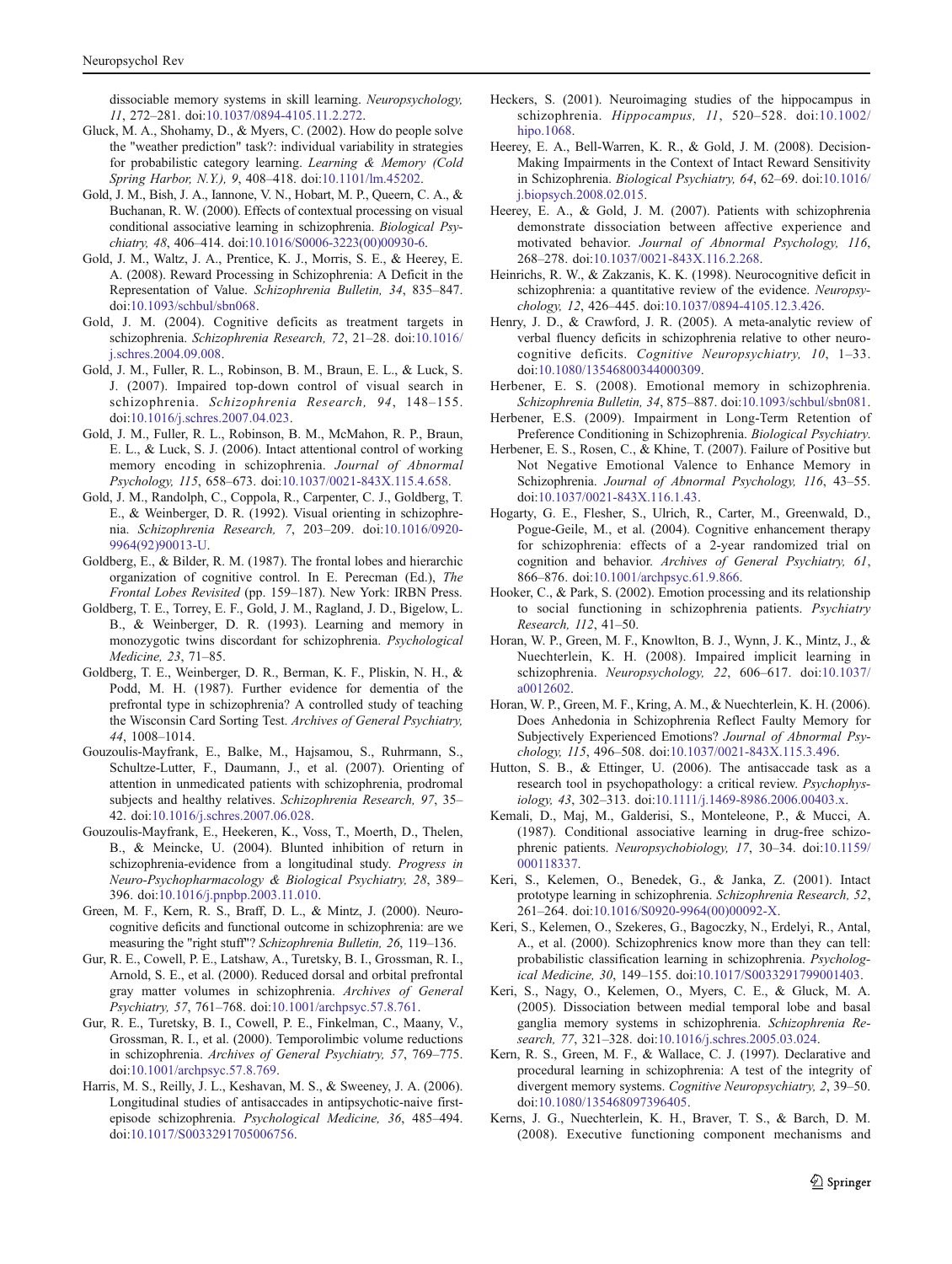<span id="page-15-0"></span>schizophrenia. Biological Psychiatry, 64, 26–33. doi:[10.1016/j.](http://dx.doi.org/10.1016/j.biopsych.2008.04.027) [biopsych.2008.04.027.](http://dx.doi.org/10.1016/j.biopsych.2008.04.027)

- Klein, T. A., Neumann, J., Reuter, M., Hennig, J., von Cramon, D. Y., & Ullsperger, M. (2007). Genetically determined differences in learning from errors. Science, 318, 1642–1645. doi[:10.1126/](http://dx.doi.org/10.1126/science.1145044) [science.1145044.](http://dx.doi.org/10.1126/science.1145044)
- Knowlton, B. J., Mangels, J. A., & Squire, L. R. (1996). A neostriatal habit learning system in humans. Science, 273, 1399-1402. doi:[10.1126/science.273.5280.1399.](http://dx.doi.org/10.1126/science.273.5280.1399)
- Knowlton, B. J., Squire, L. R., & Gluck, M. A. (1994). Probabilistic classification learning in amnesia. Learning & Memory (Cold Spring Harbor, N.Y.), 1, 106–120.
- Kodama, S., Fukuzako, H., Fukuzako, T., Kiura, T., Nozoe, S., Hashiguchi, T., et al. (2001). Aberrant brain activation following motor skill learning in schizophrenic patients as shown by functional magnetic resonance imaging. Psychological Medicine, 31, 1079–1088. doi[:10.1017/S0033291701004196](http://dx.doi.org/10.1017/S0033291701004196).
- Kohler, C. G., Bilker, W., Hagendoorn, M., Gur, R. E., & Gur, R. C. (2000). Emotion recognition deficit in schizophrenia: association with symptomatology and cognition. Biological Psychiatry, 48, 127–136.
- Kopp, B., Mattler, U., & Rist, F. (1994). Selective attention and response competition in schizophrenic patients. Psychiatry Research, 53, 129–139. doi:[10.1016/0165-1781\(94\)90104-X.](http://dx.doi.org/10.1016/0165-1781(94)90104-X)
- Kopp, B., & Rist, F. (1994). Error-correcting behavior in schizophrenic patients. Schizophrenia Research, 13, 11–22. doi:[10.1016/0920-9964\(94\)90056-6](http://dx.doi.org/10.1016/0920-9964(94)90056-6).
- Kopp, B., & Rist, F. (1999). An event-related brain potential substrate of disturbed response monitoring in paranoid schizophrenic patients. Journal of Abnormal Psychology, 108, 337–346. doi:[10.1037/0021-843X.108.2.337.](http://dx.doi.org/10.1037/0021-843X.108.2.337)
- Kring, A. M., & Moran, E. K. (2008). Emotional response deficits in schizophrenia: insights from affective science. Schizophrenia Bulletin, 34, 819–834. doi:[10.1093/schbul/sbn071](http://dx.doi.org/10.1093/schbul/sbn071).
- Kumari, V., Gray, J. A., Honey, G. D., Soni, W., Bullmore, E. T., Williams, S. C., et al. (2002). Procedural learning in schizophrenia: a functional magnetic resonance imaging investigation. Schizophrenia Research, 57, 97–107. doi[:10.1016/S0920-9964\(01\)00270-5](http://dx.doi.org/10.1016/S0920-9964(01)00270-5).
- Lang, P. J., Bradley, M. M., & Cuthbert, B. N. (1990). Emotion, attention, and the startle reflex. Psychological Review, 97, 377– 395. doi[:10.1037/0033-295X.97.3.377](http://dx.doi.org/10.1037/0033-295X.97.3.377).
- Laurens, K. R., Ngan, E. T., Bates, A. T., Kiehl, K. A., & Liddle, P. F. (2003). Rostral anterior cingulate cortex dysfunction during error processing in schizophrenia. Brain, 126, 610–622. doi:[10.1093/](http://dx.doi.org/10.1093/brain/awg056) [brain/awg056.](http://dx.doi.org/10.1093/brain/awg056)
- Lee, J., & Park, S. (2005). Working memory impairments in schizophrenia: a meta-analysis. Journal of Abnormal Psychology, 114, 599–611. doi:[10.1037/0021-843X.114.4.599](http://dx.doi.org/10.1037/0021-843X.114.4.599).
- Li, W., Zhou, Y., Jentsch, J. D., Brown, R. A., Tian, X., Ehninger, D., et al. (2007). Specific developmental disruption of disrupted-inschizophrenia-1 function results in schizophrenia-related phenotypes in mice. Proceedings of the National Academy of Sciences of the United States of America, 104, 18280–18285. doi:[10.1073/](http://dx.doi.org/10.1073/pnas.0706900104) [pnas.0706900104](http://dx.doi.org/10.1073/pnas.0706900104).
- Lipska, B. K., Lerman, D. N., Khaing, Z. Z., & Weinberger, D. R. (2003). The neonatal ventral hippocampal lesion model of schizophrenia: effects on dopamine and GABA mRNA markers in the rat midbrain. The European Journal of Neuroscience, 18, 3097–3104. doi:[10.1111/j.1460-9568.2003.03047.x](http://dx.doi.org/10.1111/j.1460-9568.2003.03047.x).
- Luck, S. J., & Gold, J. M. (2008). The construct of attention in schizophrenia. Biological Psychiatry, 64, 34–39. doi:[10.1016/j.](http://dx.doi.org/10.1016/j.biopsych.2008.02.014) [biopsych.2008.02.014.](http://dx.doi.org/10.1016/j.biopsych.2008.02.014)
- Luck, S. J., & Vecera, S. P. (2002). Attention. In H. Pashler & S. Yantis (Eds.), Stevens' Handbook of Experimental Psychology: Vol. 1. Sensation and Perception (3rd ed., pp. 235–286). New York: Wiley.
- Luck, S. J., Fuller, R. L., Braun, E. L., Robinson, B., Summerfelt, A., & Gold, J. M. (2006). The speed of visual attention in schizophrenia: electrophysiological and behavioral evidence. Schizophrenia Research, 85, 174–195. doi:[10.1016/j.schres.](http://dx.doi.org/10.1016/j.schres.2006.03.040) [2006.03.040](http://dx.doi.org/10.1016/j.schres.2006.03.040).
- Maier, W., Franke, P., Kopp, B., Hardt, J., Hain, C., & Rist, F. (1994). Reaction time paradigms in subjects at risk for schizophrenia. Schizophrenia Research, 13, 35–43. doi:[10.1016/0920-9964\(94\)](http://dx.doi.org/10.1016/0920-9964(94)90058-2) [90058-2.](http://dx.doi.org/10.1016/0920-9964(94)90058-2)
- Manoach, D. S., Cain, M. S., Vangel, M. G., Khurana, A., Goff, D. C., & Stickgold, R. (2004). A failure of sleep-dependent procedural learning in chronic, medicated schizophrenia. Biological Psychiatry, 56, 951–956. doi:[10.1016/j.biopsych.2004.09.012.](http://dx.doi.org/10.1016/j.biopsych.2004.09.012)
- Martin, F., Baudouin, J. Y., Tiberghien, G., & Franck, N. (2005). Processing emotional expression and facial identity in schizophrenia. Psychiatry Research, 30(134), 43–53.
- Maruff, P., Danckert, J., Pantelis, C., & Currie, J. (1998). Saccadic and attentional abnormalities in patients with schizophrenia. Psychological Medicine, 28, 1091–1100. doi[:10.1017/S0033291798007132](http://dx.doi.org/10.1017/S0033291798007132).
- Mathalon, D. H., Fedor, M., Faustman, W. O., Gray, M., Askari, N., & Ford, J. M. (2002). Response-monitoring dysfunction in schizophrenia: an event-related brain potential study. Journal of Abnormal Psychology, 111, 22–41. doi[:10.1037/0021-843X.111.1.22.](http://dx.doi.org/10.1037/0021-843X.111.1.22)
- Mathews, J. R., & Barch, D. M. (2004). Episodic memory for emotional and nonemotional words in schizophrenia. Cognition and Emotion, 18(6), 721–740. doi:[10.1080/02699930341000284.](http://dx.doi.org/10.1080/02699930341000284)
- Middleton, F. A., & Strick, P. L. (2000). Basal ganglia and cerebellar loops: motor and cognitive circuits. Brain Research. Brain Research Reviews, 31, 236–250. doi:[10.1016/S0165-0173\(99\)00040-5.](http://dx.doi.org/10.1016/S0165-0173(99)00040-5)
- Mirsky, A. F., Ingraham, L. J., & Kugelmass, S. (1995). Neuropsychological assessment of attention and its pathology in the Israeli cohort. Schizophrenia Bulletin, 21, 193–204.
- Morris, S. E., Heerey, E. A., Gold, J. M., & Holroyd, C. B. (2008). Learning-related changes in brain activity following errors and performance feedback in schizophrenia. Schizophrenia Research, 99, 274–285. doi:[10.1016/j.schres.2007.08.027](http://dx.doi.org/10.1016/j.schres.2007.08.027).
- Mueser, K. T., Penn, D. L., Blanchard, J. J., & Bellack, A. S. (1997). Affect recognition in schizophrenia: a synthesis of findings across three studies. Psychiatry, 60, 301–308.
- Murphy, D., & Cutting, J. (1990). Prosodic comprehension and expression in schizophrenia. Journal of Neurology, Neurosurgery, and Psychiatry, 53, 727–730. doi:[10.1136/jnnp. 53.9.727](http://dx.doi.org/10.1136/jnnp. 53.9.727).
- Murray, G. K., Corlett, P. R., Clark, L., Pessiglione, M., Blackwell, A. D., Honey, G., et al. (2007). Substantia nigra/ventral tegmental reward prediction error disruption in psychosis. Molecular Psychiatry, 13, 267–276. doi:[10.1038/sj.mp. 4002058.](http://dx.doi.org/10.1038/sj.mp. 4002058)
- Nissen, M. J., & Bullemer, P. (1987). Attentional requirements of learning: evidence from performance measures. Cognitive Psychology, 19, 1–32. doi[:10.1016/0010-0285\(87\)90002-8.](http://dx.doi.org/10.1016/0010-0285(87)90002-8)
- Oie, M., Rund, B. R., & Sundet, K. (1998). Covert visual attention in patients with early-onset schizophrenia. Schizophrenia Research, 34, 195–205. doi:[10.1016/S0920-9964\(98\)00092-9.](http://dx.doi.org/10.1016/S0920-9964(98)00092-9)
- Paquet, F., Soucy, J. P., Stip, E., Levesque, M., Elie, A., & Bedard, M. A. (2004). Comparison between olanzapine and haloperidol on procedural learning and the relationship with striatal D2 receptor occupancy in schizophrenia. The Journal of Neuropsychiatry and Clinical Neurosciences, 16, 47–56. doi:[10.1176/appi.neuropsych.](http://dx.doi.org/10.1176/appi.neuropsych.16.1.47) [16.1.47](http://dx.doi.org/10.1176/appi.neuropsych.16.1.47).
- Pardo, P. J., Knesevich, M. A., Vogler, G. P., Pardo, J. V., Towne, B., Cloninger, C. R., et al. (2000). Genetic and state variables of neurocognitive dysfunction in schizophrenia: a twin study. Schizophrenia Bulletin, 26, 459–477.
- Pedersen, A., Siegmund, A., Ohrmann, P., Rist, F., Rothermundt, M., Suslow, T., et al. (2008). Reduced implicit and explicit sequence learning in first-episode schizophrenia. Neuropsychologia, 46, 186–195. doi[:10.1016/j.neuropsychologia.2007.07.021.](http://dx.doi.org/10.1016/j.neuropsychologia.2007.07.021)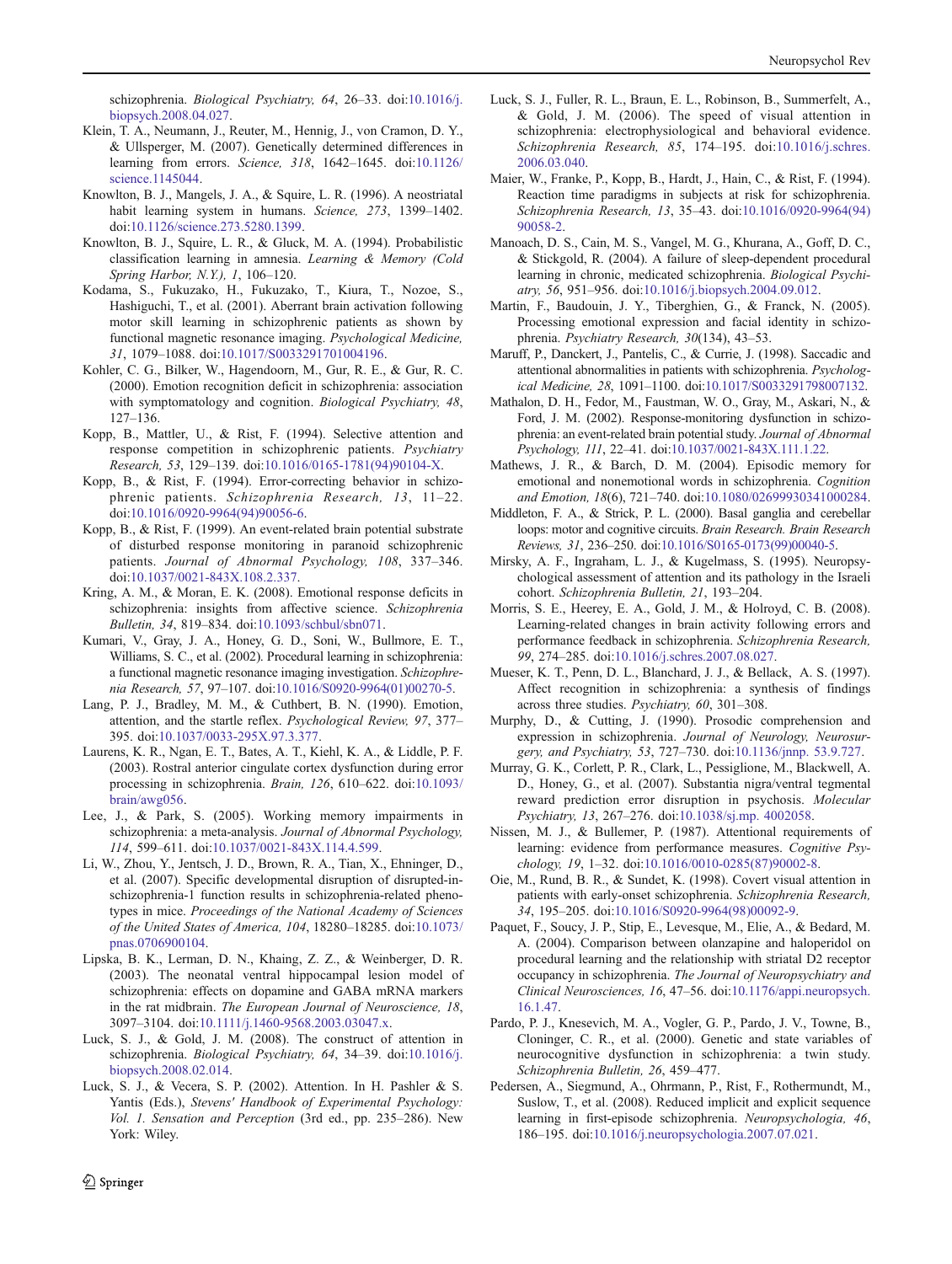- <span id="page-16-0"></span>Perry, W., Light, G. A., Davis, H., & Braff, D. L. (2000). Schizophrenia patients demonstrate a dissociation on declarative and non-declarative memory tests. Schizophrenia Research, 46, 167–174. doi[:10.1016/S0920-9964\(99\)00229-7](http://dx.doi.org/10.1016/S0920-9964(99)00229-7).
- Pessiglione, M., Seymour, B., Flandin, G., Dolan, R. J., & Frith, C. D. (2006). Dopamine-dependent prediction errors underpin rewardseeking behaviour in humans. Nature, 442, 1042–1045. doi:[10.1038/nature05051.](http://dx.doi.org/10.1038/nature05051)
- Phillips, W. A., & Silverstein, S. M. (2003). Convergence of biological and psychological perspectives on cognitive coordination in schizophrenia. The Behavioral and Brain Sciences, 26, 65–82.
- Polgar, P., Farkas, M., Nagy, O., Kelemen, O., Rethelyi, J., Bitter, I., et al. (2008). How to find the way out from four rooms? The learning of "chaining" associations may shed light on the neuropsychology of the deficit syndrome of schizophrenia. Schizophrenia Research, 99, 200–207. doi:[10.1016/j.schres.2007.06.027](http://dx.doi.org/10.1016/j.schres.2007.06.027).
- Polli, F. E., Barton, J. J., Vangel, M., Goff, D. C., Iguchi, L., & Manoach, D. S. (2006). Schizophrenia patients show intact immediate error-related performance adjustments on an antisaccade task. Schizophrenia Research, 82, 191–201. doi:[10.1016/j.](http://dx.doi.org/10.1016/j.schres.2005.10.003) [schres.2005.10.003.](http://dx.doi.org/10.1016/j.schres.2005.10.003)
- Posner, M. I. (1980). Orienting of attention. The Quarterly Journal of Experimental Psychology, 32, 3–25. doi:[10.1080/003355580](http://dx.doi.org/10.1080/00335558008248231) [08248231.](http://dx.doi.org/10.1080/00335558008248231)
- Posner, M. I., Early, T. S., Reiman, E., Pardo, P. J., & Dhawan, M. (1988). Asymmetries in hemispheric control of attention in schizophrenia. Archives of General Psychiatry, 45, 814-821.
- Radant, A. D., Dobie, D. J., Calkins, M. E., Olincy, A., Braff, D. L., Cadenhead, K. S., et al. (2007). Successful multi-site measurement of antisaccade performance deficits in schizophrenia. Schizophrenia Research, 89, 320–329. doi[:10.1016/j.schres.2006.08.010.](http://dx.doi.org/10.1016/j.schres.2006.08.010)
- Reichenberg, A., & Harvey, P. D. (2007). Neuropsychological, impairments in schizophrenia: Integration of performance-based and brain imaging findings. Psychological Bulletin, 133, 833– 858. doi[:10.1037/0033-2909.133.5.833.](http://dx.doi.org/10.1037/0033-2909.133.5.833)
- Reiss, J. P., Campbell, D. W., Leslie, W. D., Paulus, M. P., Ryner, L. N., Polimeni, J. O., et al. (2006). Deficit in schizophrenia to recruit the striatum in implicit learning: a functional magnetic resonance imaging investigation. Schizophrenia Research, 87, 127–137. doi[:10.1016/j.schres.2006.04.027.](http://dx.doi.org/10.1016/j.schres.2006.04.027)
- Rubin, P., Holm, S., Friberg, L., Videbech, P., Andersen, H. S., Bendsen, B. B., et al. (1991). Altered modulation of prefrontal and subcortical brain activity in newly diagnosed schizophrenia and schizophreniform disorder: A regional cerebral blood flow study. Archives of General Psychiatry, 48, 987–995.
- Rushe, T. M., Woodruff, P. W., Murray, R. M., & Morris, R. G. (1999). Episodic memory and learning in patients with chronic schizophrenia. Schizophrenia Research, 35, 85–96. doi:[10.1016/](http://dx.doi.org/10.1016/S0920-9964(98)00117-0) [S0920-9964\(98\)00117-0.](http://dx.doi.org/10.1016/S0920-9964(98)00117-0)
- Saint-Cyr, J. A., Taylor, A. E., & Lang, A. E. (1988). Procedural learning and neostriatal dysfunction in man. Brain, 111, 941–959. doi:[10.1093/brain/111.4.941](http://dx.doi.org/10.1093/brain/111.4.941).
- Salem, J. E., Kring, A. M., & Kerr, S. L. (1996). More evidence for generalized poor performance in facial emotion perception in schizophrenia. Journal of Abnormal Psychology, 105, 480–483.
- Sapir, A., Henik, A., Dobrusin, M., & Hochman, E. Y. (2001). Attentional asymmetry in schizophrenia: disengagement and inhibition of return deficits. Neuropsychology, 15, 361–370. doi:[10.1037/0894-4105.15.3.361.](http://dx.doi.org/10.1037/0894-4105.15.3.361)
- Saykin, A. J., Shtasel, D. L., Gur, R. E., Kester, D. B., Mozley, L. H., Stafiniak, P., et al. (1994). Neuropsychological deficits in neuroleptic naive patients with first-episode schizophrenia. Archives of General Psychiatry, 51, 124–131.
- Scherer, H., Bedard, M. A., Stip, E., Paquet, F., Richer, F., Beriault, M., et al. (2004). Procedural learning in schizophrenia can reflect the pharmacologic properties of the antipsychotic treatments.

Cognitive and Behavioral Neurology, 17, 32–40. doi[:10.1097/](http://dx.doi.org/10.1097/00146965-200403000-00004) [00146965-200403000-00004](http://dx.doi.org/10.1097/00146965-200403000-00004).

- Scherer, H., Stip, E., Paquet, F., & Bedard, M. A. (2003). Mild procedural learning disturbances in neuroleptic-naive patients with schizophrenia. The Journal of Neuropsychiatry and Clinical Neurosciences, 15, 58–63. doi:[10.1176/appi.neuropsych.](http://dx.doi.org/10.1176/appi.neuropsych.15.1.58) [15.1.58.](http://dx.doi.org/10.1176/appi.neuropsych.15.1.58)
- Schlenker, R., Cohen, R., & Hopmann, G. (1995). Affective modulation of the startle reflex in schizophrenic patients. European Archives of Psychiatry and Clinical Neuroscience, 245, 309–318. doi:[10.1007/BF02191873.](http://dx.doi.org/10.1007/BF02191873)
- Schwartz, B. L., Howard, D. V., Howard, J. H., Jr., Hovaguimian, A., & Deutsch, S. I. (2003). Implicit learning of visuospatial sequences in schizophrenia. Neuropsychology, 17, 517–533. doi:[10.1037/0894-4105.17.3.517.](http://dx.doi.org/10.1037/0894-4105.17.3.517)
- Seger, C. A. (1994). Implicit learning. Psychological Bulletin, 115, 163–196. doi[:10.1037/0033-2909.115.2.163.](http://dx.doi.org/10.1037/0033-2909.115.2.163)
- Servan-Schreiber, D., Cohen, J. D., & Steingard, S. (1996). Schizophrenic deficits in the processing of context: A test of a theoretical model. Archives of General Psychiatry, 53, 1105–1112.
- Shakow, D. (1972). The Worcester State Hospital Research on schizophrenia(1927–1946). Journal of Abnormal Psychology, 80, 67–110. doi[:10.1037/h0033412.](http://dx.doi.org/10.1037/h0033412)
- Shohamy, D., Myers, C. E., Grossman, S., Sage, J., & Gluck, M. A. (2005). The role of dopamine in cognitive sequence learning: evidence from Parkinson's disease. Behavioural Brain Research, 156, 191–199. doi:[10.1016/j.bbr.2004.05.023](http://dx.doi.org/10.1016/j.bbr.2004.05.023).
- Siegert, R. J., Taylor, K. D., Weatherall, M., & Abernethy, D. A. (2006). Is implicit sequence learning impaired in Parkinson's disease? A meta-analysis. Neuropsychology, 20, 490–495. doi:[10.1037/0894-4105.20.4.490.](http://dx.doi.org/10.1037/0894-4105.20.4.490)
- Smith, Y., Raju, D., Nanda, B., Pare, J. F., Galvan, A., & Wichmann, T. (2009). The thalamostriatal systems: anatomical and functional organization in normal and parkinsonian states. Brain Research Bulletin, 78, 60–68. doi:[10.1016/j.brainresbull.2008.08.015](http://dx.doi.org/10.1016/j.brainresbull.2008.08.015).
- Stevens, A., Schwarz, J., Schwarz, B., Ruf, I., Kolter, T., & Czekalla, J. (2002). Implicit and explicit learning in schizophrenics treated with olanzapine and with classic neuroleptics. Psychopharmacology, 160, 299–306. doi:[10.1007/s00213-001-0974-1](http://dx.doi.org/10.1007/s00213-001-0974-1).
- Strauss, G. P., Allen, D. N., Duke, L. A., Ross, S. A., & Schwartz, J. (2008). Automatic affective processing impairments in patients with deficit syndrome schizophrenia. Schizophrenia Research, 102, 76–87. doi[:10.1016/j.schres.2008.01.014](http://dx.doi.org/10.1016/j.schres.2008.01.014).
- Strauss, M. E., Novakovic, T., Tien, A. Y., Bylsma, F., & Pearlson, G. D. (1991). Disengagement of attention in schizophrenia. Psychiatry Research, 37, 139–146. doi:[10.1016/0165-1781\(91\)](http://dx.doi.org/10.1016/0165-1781(91)90071-V) [90071-V.](http://dx.doi.org/10.1016/0165-1781(91)90071-V)
- Suslow, T., Droste, T., & Roestel, C. (2005). Automatic processing of facial emotion in schizophrenia with and without affective negative symptoms. Cognitive Neuropsychiatry, 10, 35–56. doi:[10.1080/13546800344000318.](http://dx.doi.org/10.1080/13546800344000318)
- Suslow, T. S., Roestel, C., & Arolt, V. (2003). Affective priming in schizophrenia and without affective negative symptoms. European Archives of Psychiatry and Clinical Neuroscience, 253, 292– 300. doi[:10.1007/s00406-003-0443-4.](http://dx.doi.org/10.1007/s00406-003-0443-4)
- Suslow, T. S., Roestel, C., Droste, T., & Arolt, V. (2003). Automatic processing of verbal emotion stimuli in schizophrenia. Psychiatry Research, 120, 131–144. doi:[10.1016/S0165-1781\(03\)00173-2](http://dx.doi.org/10.1016/S0165-1781(03)00173-2).
- Takano, K., Ito, M., Kobayashi, K., Sonobe, N., Kurosu, S., Mori, Y., et al. (2002). Procedural memory in schizophrenia assessed using a mirror reading task. Psychiatry Research, 109, 303–307. doi:[10.1016/S0165-1781\(02\)00021-5.](http://dx.doi.org/10.1016/S0165-1781(02)00021-5)
- Volz, M., Hamm, A. O., Kirsch, P., & Rey, E. R. (2003). Temporal course of emotional startle modulation in schizophrenia patients. International Journal of Psychophysiology, 49, 123–137. doi:[10.1016/S0167-8760\(03\)00100-4.](http://dx.doi.org/10.1016/S0167-8760(03)00100-4)